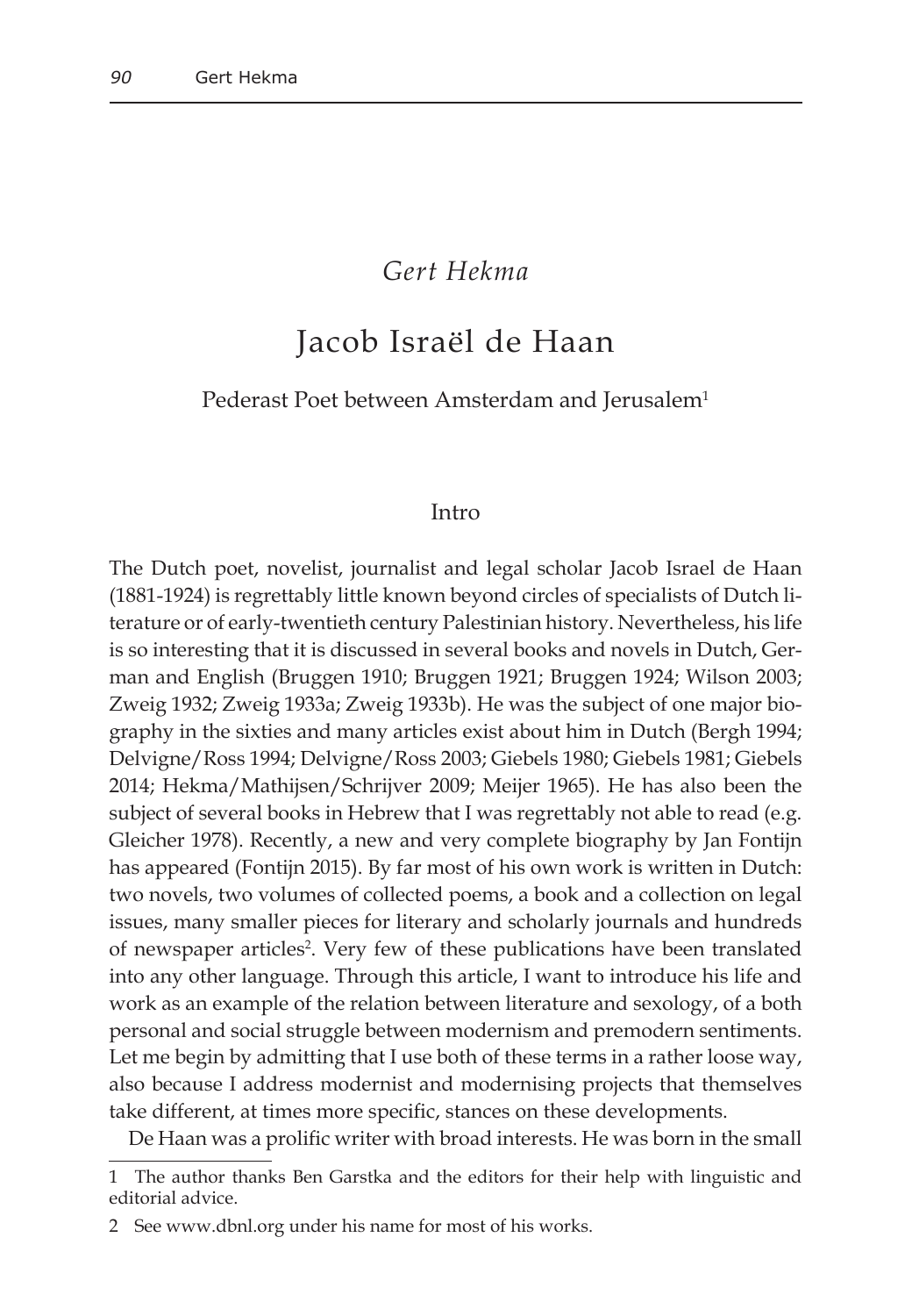village of Smilde in the northern part of the Netherlands where his father was a *gazzan* (precentor in the synagogue). He had many siblings, most of whom died early, and next to de Haan, the most well-known was his sister Carry van Bruggen who became an important novelist, philosopher and feminist (best known under her husband's family name). For most of his youth, the family lived in Zaandam, an industrial town north of Amsterdam where his father worked . De Haan followed his educational studies in Haarlem where he received his qualification as a primary school teacher. After finishing these courses, he took temporary jobs and continued with legal studies at the University of Amsterdam. Just before 1900, he began to write and to connect with those in literary circles. His first important relations would be with writerdoctors Frederik van Eeden and Arnold Aletrino (Fontijn 2015: 59; Fontijn 1990/1996). The latter specialised in the new science of criminal anthropology and wrote about «uranism» and somber novels about the lives of nurses (Joosse 1986).

The literary and gay careers of de Haan are the subject of my paper and will be discussed at length after this introduction. He joined the modernist literary movement and started to write openly gay novels in the first decade of the twentieth century. Rejecting the orthodoxy of his parents, he became an atheist. He joined the socialist party and wrote for its daily newspaper, but was thrown out of both for his first gay novel *Pijpelijntjes* (1904). Strong leftist feelings of social justice made him protest against the prison conditions in czarist Russia (Haan 1913) After 1910 he returned to the Jewish religion, continued with poetry addressing both Jewish and pederast subjects, joined the Zionist movement and became the «Jewish poet» of the Netherlands. He wrote his dissertation on the terminology of legal responsibility (Haan 1916). During his final years, he lived in Palestine where he migrated in 1919. In Jerusalem, he met Arab boys and orthodox Jews, and he changed his political position from Zionism to take up the causes of the orthodox-Jewish organization Agudah that opposed the secular nationalism of Zionism and befriended the Arabs who formed the large majority in Palestine, but whose existence the Zionists denied. As an accomplished writer, de Haan sent articles to English and Dutch newspapers in which he opposed Zionist claims. He began to lobby for the orthodox cause, breaking the Zionist monopoly in European media and Palestinian politics. His criticism brought the debate to the colonial capital of Palestine, which the Zionists utterly disliked, and they planned to silence de Haan. In the end, he was murdered in June 1924 by men of the Haganah (a predecessor of the Israel Defense Forces), becoming the first Jewish victim of Zionism.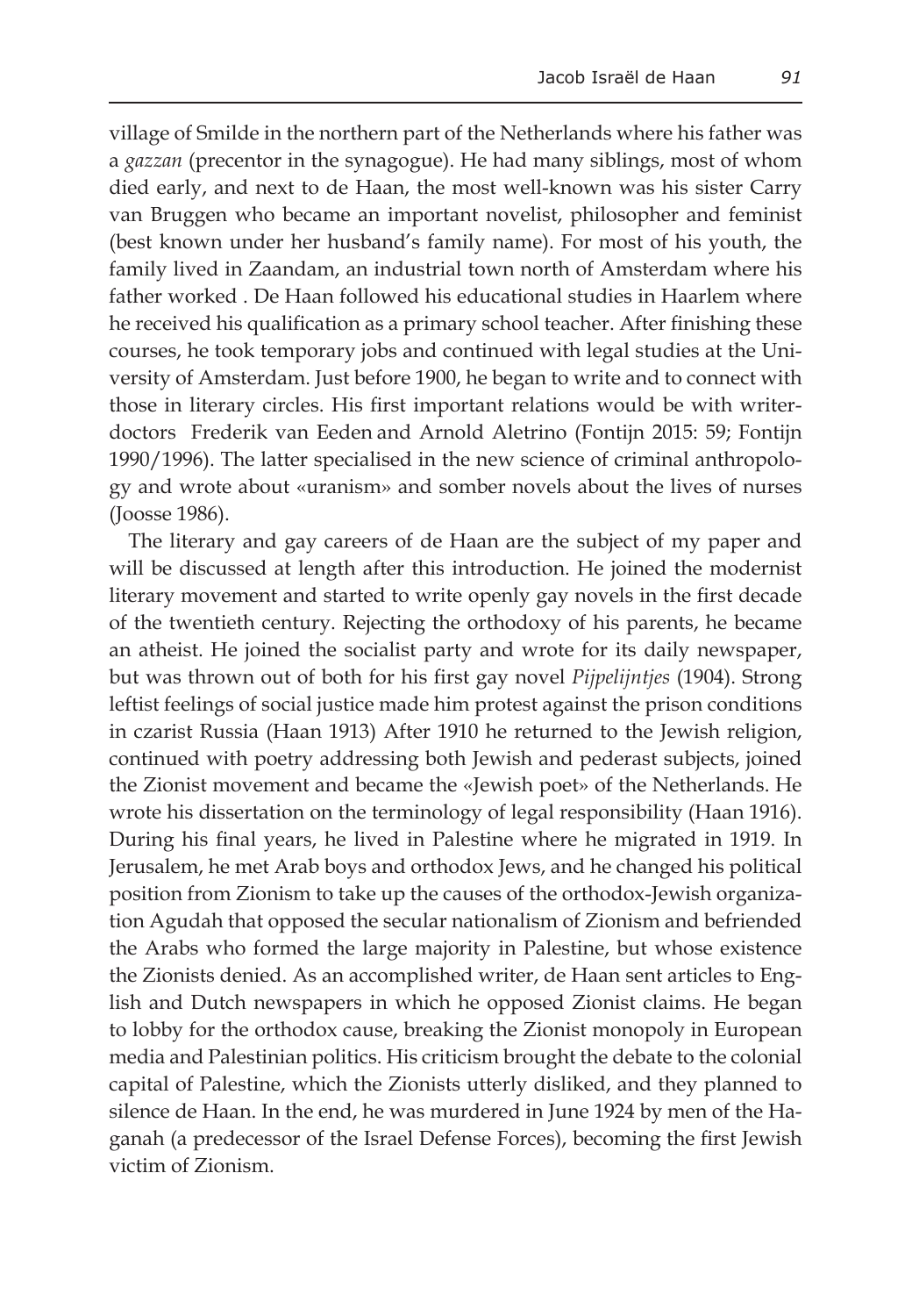#### Homo/sexual context

For de Haan, Aletrino was the most important figure in teaching him on homosexuality (Joosse 1986: chapter 6; Fontijn 2015: 85-89). Aletrino had published his first article on «uranism» in 1897; a lengthy review of Marc-André Raffalovich's *Uranisme et unisexualité* (1896). In 1901, his contribution to the 5th International Conference of Criminal Anthropology, held in Amsterdam, stirred a scandal. First, because the other conference participants (among whom Cesare Lombroso) opposed his humane stance on homosexuals, pitying instead of condemning them. Second, because Dutch politicians of a Christian background, including the Prime Minister Abraham Kuyper, made slurs about the University of Amsterdam as promoting the sins of Sodom. It was at this «neutral» (that is liberal) University that Aletrino was an unpaid guest teacher (*privaat-docent*) in criminal anthropology, while the Calvinist Protestants were busy establishing their own «Free University» in Amsterdam (free referring to free from liberalism) as part of the pillarization of the Netherlands. In this struggle between liberals and Calvinists, issues of sexual citizenship had become pre-eminent. Being able to accuse the liberals of promoting homosexuality was a powerful weapon against people who in most cases would themselves not dare to speak the unspeakable. Indeed, no one would come to Aletrino's defense.

In those hectic times, the two men met and Aletrino informed de Haan on theories of homosexuality, and in all likelihood about homosexual life. Aletrino had married a second time after his first wife had committed suicide. He may himself have been a bisexual man who moreover had sadistic inclinations (Fontijn 2015: 116; Joosse 1986). Several authors remarked on his effeminacy, also according to himself a sure sign of homosexual preferences. De Haan would describe him as sadist and bisexual in his novel *Pijpelijntjes* the name is referring to the Amsterdam neighborhood De Pijp where de Haan lived, as well as to *pijpen*, referring to sucking. This novel is a thinly veiled description of the lives of two men who look very much like Aletrino and de Haan and bear their nicknames Sam and Joop. The novel was dedicated to Aletrino and we might see the novel as a sign of gratefulness of de Haan for Aletrino who introduced him to gay life. This homosexual life that I will discuss later is vividly depicted in the novel.

The period around 1900 was an interesting time of confusion as well as of openness. I already indicated the political turmoil between Christians and liberals, and there were major fights between socialists and trade unions on one side and capitalists and liberals on the other. The Christian parties would, in general, side with the liberals in class conflicts, but because of their important worker's constituencies, they often took middle ground between socia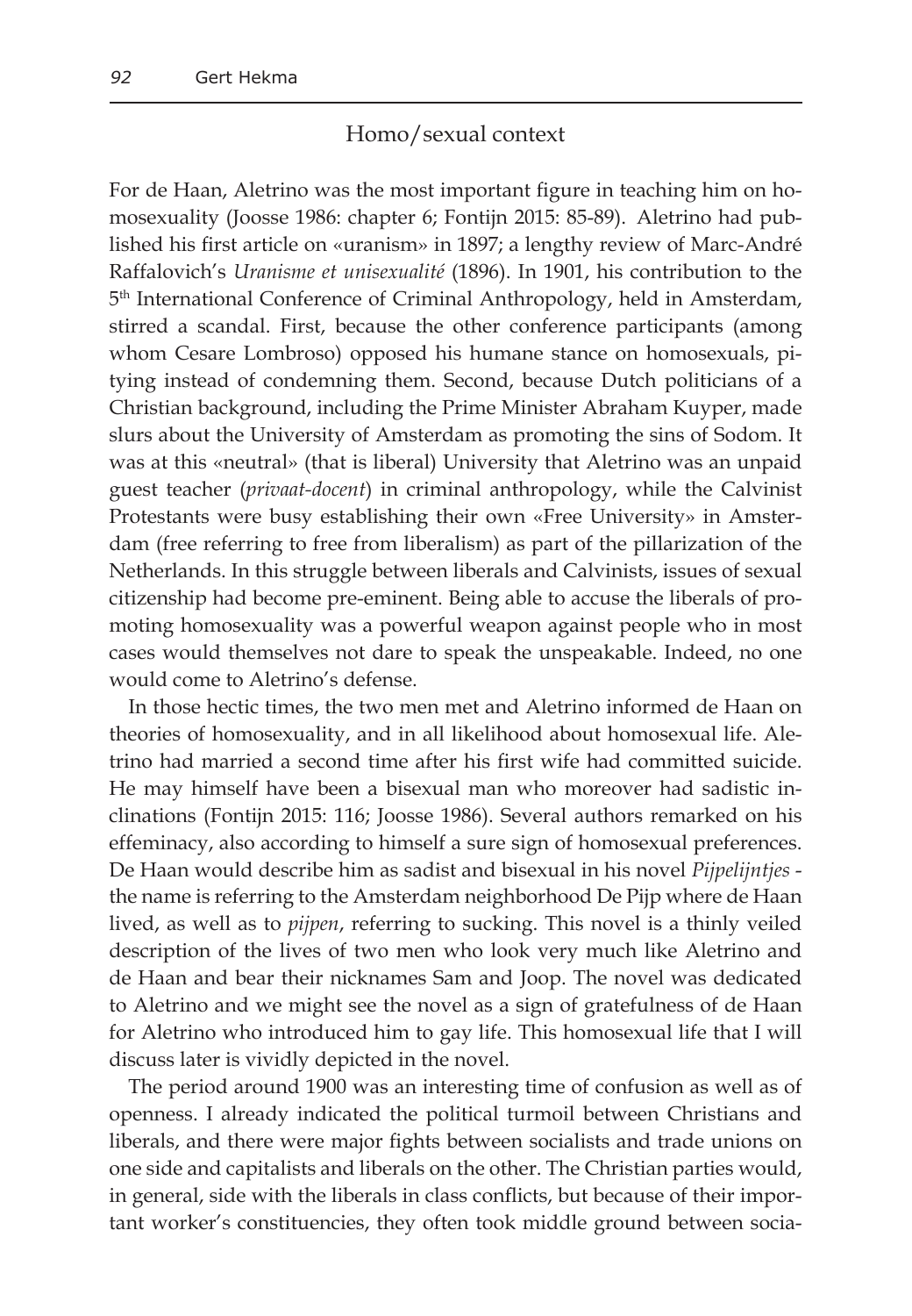lists and liberals, and created their own Catholic and Protestant trade unions. De Haan was a member of the socialist party and wrote for its paper *Het Volk* (The People), and Aletrino was close to it. The fight about sexual morality that focused on the regulation of prostitution had ended in 1890 with an armistice. The brothels would - in general - be forbidden, its medical regulation that promised (but in actuality did not offer) protection against venereal diseases abandoned and prostitutes continued to be allowed to do their work in secret. The end of the debate on prostitution paved the way for other sexual debates, i.e. on contraception and abortion, marriage and divorce, pornography, child abuse and sexual variation.

The 1890's witnessed the rise of erotic and explicit sexual literature. The first translated works of sexology came on the market, most often in abridged form, not intended for the serious medical reader, but for the layman who was hungry for sexual knowledge. Some of these books were on homosexuality. Especially the case history, a recent diagnostic tool, had taken the curious readers by surprise with all their homosexual and masochist details. Some of these books were translations of medical handbooks such as Ambroise Tardieu's *Étude médico-légale* of 1857 or Richard von Krafft-Ebing's *Psychopathia sexualis* of 1886, but also essays by Edward Carpenter and Magnus Hirschfeld became available for the Dutch public. In the new century, Aletrino wrote two booklets on uranism and his colleague Lucien von Römer, a physician, wrote some major socio-medical and historical studies (Lieshout 2009). Both doctors supported the Dutch homosexual rights movement founded in 1912, which was the first foreign chapter of Hirschfeld's Wissenschaftlich-humanitäre Komitee (WHK). Both Aletrino and von Römer visited Hirschfeld in Berlin in the early years of the twentieth century. Von Römer closely cooperated with him, became an «Obmann» of the WHK and contributed to its *Jahrbuch für sexuelle Zwischenstufen* (see Hekma 1987).

Sexology and a homosexual rights movement came into existence and had ambiguous results. The doctors sometimes defended homosexuals, as Hirschfeld and Havelock Ellis (and also Krafft-Ebing to a lesser extent), but other doctors found therapies for aberrant desires or suggested prevention techniques. Sigmund Freud brought his oedipal model that advocated coital, reproductive sex within marriage as healthy sexuality (see Hekma 1987; Oosterhuis 2000; Sigusch 2008). All over Europe, new and often more repressive criminal codes were enacted (Weeks 1977: 14; Lautmann 1992; Hekma/Meer 2011). On the other hand, literature witnessed a homosexual Renaissance all over Europe with Stefan George and Thomas Mann in Germany, Oscar Wilde and the uranian poets in England, Walt Whitman and Herman Melville in the USA, Charles Baudelaire, Paul Verlaine, Arthur Rimbaud, André Gide, Marcel Proust and many more in France, Michael Kuzmin in Russia, Fernando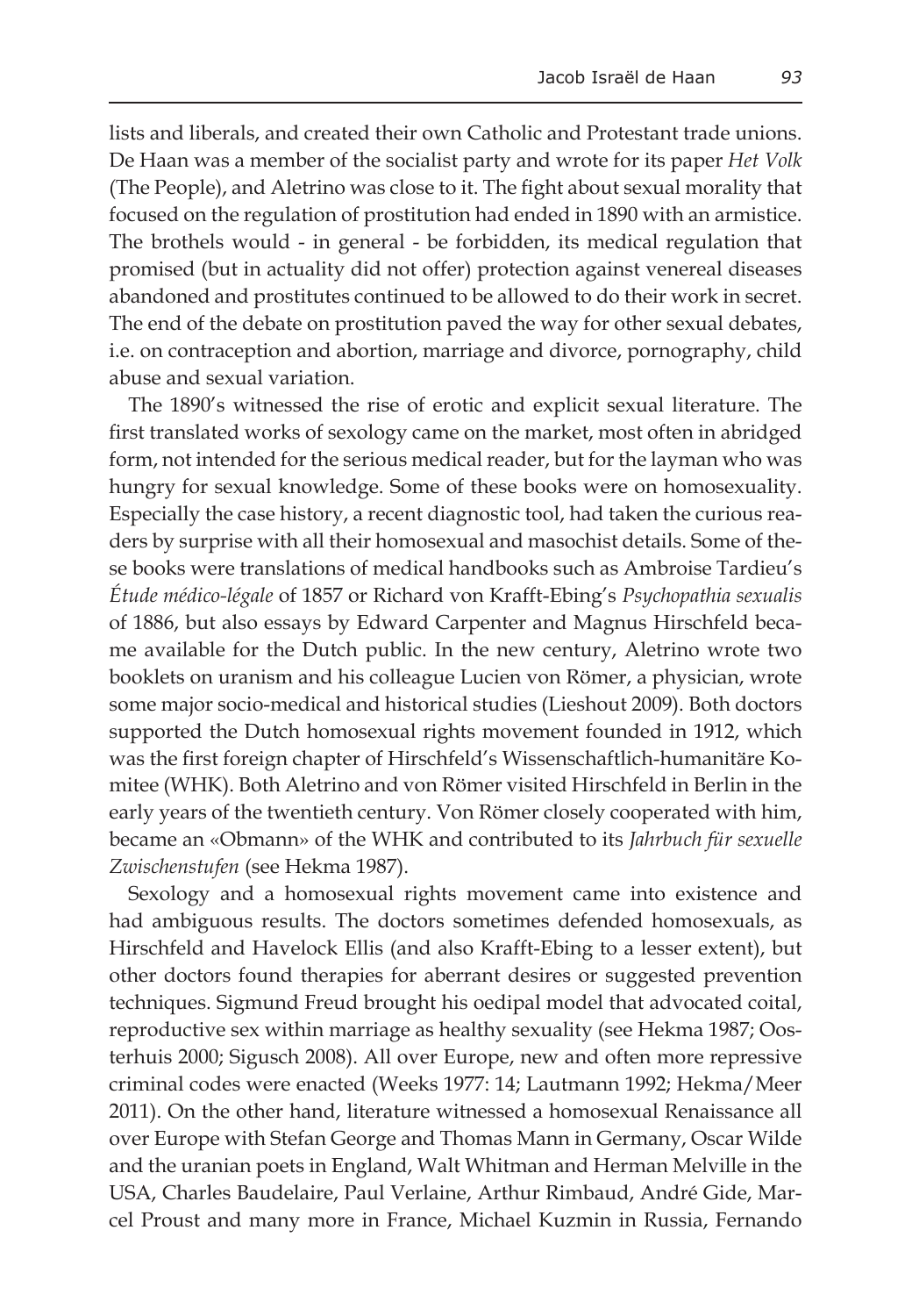Pessoa in Portugal, the Greek Constantine Cavafy in Egypt and Louis Couperus and de Haan in the Netherlands. And they were only the best known among a much larger crowd of novelists, poets and writers (Meyers 1977; Summers 1995).

1889 saw the publication of a novel on «les amitiés particulières» («special friendships») in the famous Catholic boarding school of Rolduc called *De kleine republiek* (The little republic) by Lodewijk van Deyssel (pseudonym of K.J.L. Alberdingk Thijm). The book closely followed his own experiences. Van Deyssel was a member of the innovative literary circle of the «Eighties» (*Tachtigers*) who adopted the examples of French decadence, naturalism and estheticism. In 1891, the decadent novel *Noodlot* (Destiny) appeared, written by the gay man who would become the Dutch leading novelist of the turn of the century, Louis Couperus. Both novels had clear-cut homosexual content: van Deyssel's novel about the relationship between two pupils who would be sent away from school because of their affair and Couperu's novel describing how a man destroyed a heterosexual love affair out of jealousy and panicking that the male partner might turn out to be heterosexual.<sup>3</sup> The two leading young poets of the group of the «Eighties,» Willem Kloos and Albert Verwey, wrote poems to each other, the younger Verwey naming his poetry in honour of Kloos: «For the love that is named friendship» (Voor de liefde die vriendschap heet). Kloos was an unhappy homosexual whose various male love affairs produced his best poetry, while these same difficult relationships led him to alcoholism and psychiatric problems. When their German poet-friend Stefan George visited Holland, he was surprised to encounter in Verwey a husband and father of many children. Verwey had become a respectable *pater familias* and had abandoned the wild days of his youth. Kloos had done the same. Tamed by an (most likely) asexual marriage, he no longer wrote interesting poetry. Twenty years later, De Haan would identify with these men and write love letters to another leading member of this group, writer and physician Frederik van Eeden who became famous for his novels, his communal living arrangement «Walden» and his pacifism. De Haan's explicit love letters missed their target on someone who was in fact a straight male, but van Eeden became a life-long friend.

At the same time, medical doctors started to write the first articles on homo-

<sup>3</sup> In the period until the Second World War, about a dozen openly gay novels were published in Dutch. Half of them popularized sexology in the form of a novel, introducing doctors and their medical theories of homosexuality. One novel had a preface by Magnus Hirschfeld. The other novels were less explicit on explaining same-sex desires or did not have any medical theorizing. The most interesting novelist was Jef Last, best known as one of Gide's companions to the Soviet Union. Several poets used homosexual themes in their poetry, most important among them P.C.Boutens and Willem de Mérode. The first book with homosexual life stories was published by Stokvis (1939).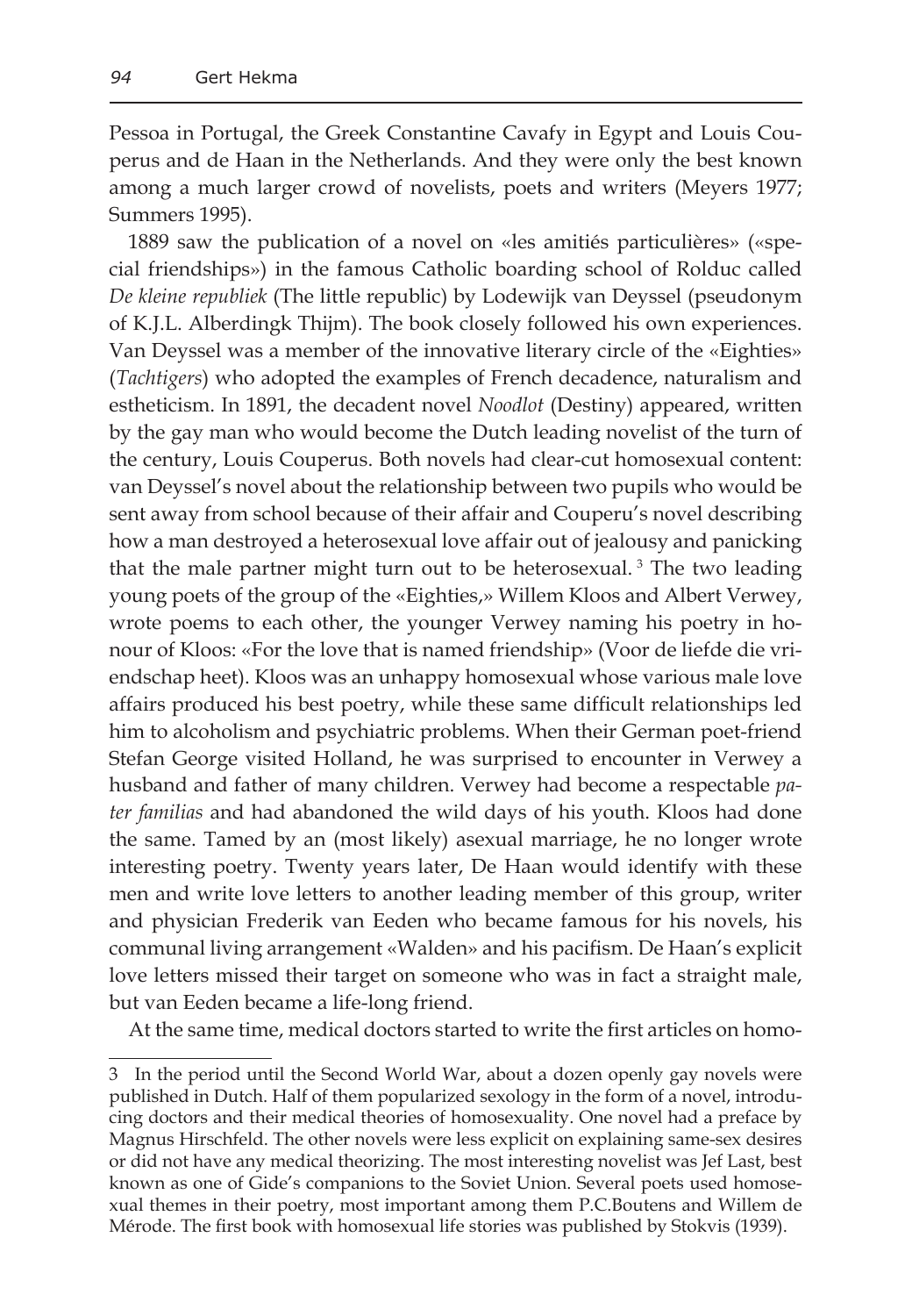sexuality and used this specific word from 1891 on. In 1897, Aletrino would be the first serious doctor to take up the cause of homosexuals. The first major Dutch «case history» was an apologetic letter of an anonymous doctor, a self-declared «uranian», written in 1870 and finally published in 1883. He had written this letter as an answer to a negative review of the work of Ulrichs in a medical journal. This letter appeared as a case history, apparently uncensored. The first Dutch defense of uranism therefore had a rather benign reception and caused no major stir. The first more thoughtful review of a German medical book on homosexuality was written in 1892 by a doctor who cooperated with Van Eeden. The relations between the medical scientific community – at that time still a rather progressive group working at their professionalization – and the new literary movement of the 1880s was strong, and included discussions of homosexuality. One of those discussions was a tribunal they staged in 1891 to decide whether Saar de Swart (Elisabeth Sara Clasina de Swart), a sculptress and a maecenas of artists, was a lesbian after a painter had fallen hopelessly in love with her and was rejected. The tribunal decided she was not a lesbian although she never lived with a man and only kept female companions during her long life (see for an overview of this Dutch gay history, Hekma 1987 & 2004).

## Pijpelijntjes

The uncertainty on the direction of society until 1911, the year of new sex laws, made such new initiatives possible. Thanks to Aletrino, De Haan knew about the pioneering developments in science and literature. This enabled him to write the openly gay novel *Pijpelijntjes* (1904) without hiding behind a pseudonym.4 The book discusses gay topics in the context of a lower-class neighborhood. The two main characters have rooms with a lady whose husband is in prison. Several chapters describe events in this household and its vicinity in amusing detail. The gay stories run parallel to the neighborhood stories and rarely interconnect. The gay life of the roommates remains hidden for their neighbors, to which the class difference of the students living among working-class people is a significant factor. Of course, this naturalistic novel was not explicit on gay relations and sex as their modern counterparts, but the book offers an interesting array of loves and sexual encounters. In the first place, there is the slightly sadomasochist relation between Sam and Joop (as mentioned before, the nicknames of Aletrino and de Haan). Sam is generally depicted as a cruel person with black humor who likes to abuse Joop verbally

<sup>4</sup> The generation of homosexual authors after the change of sex laws in 1911 would largely do so.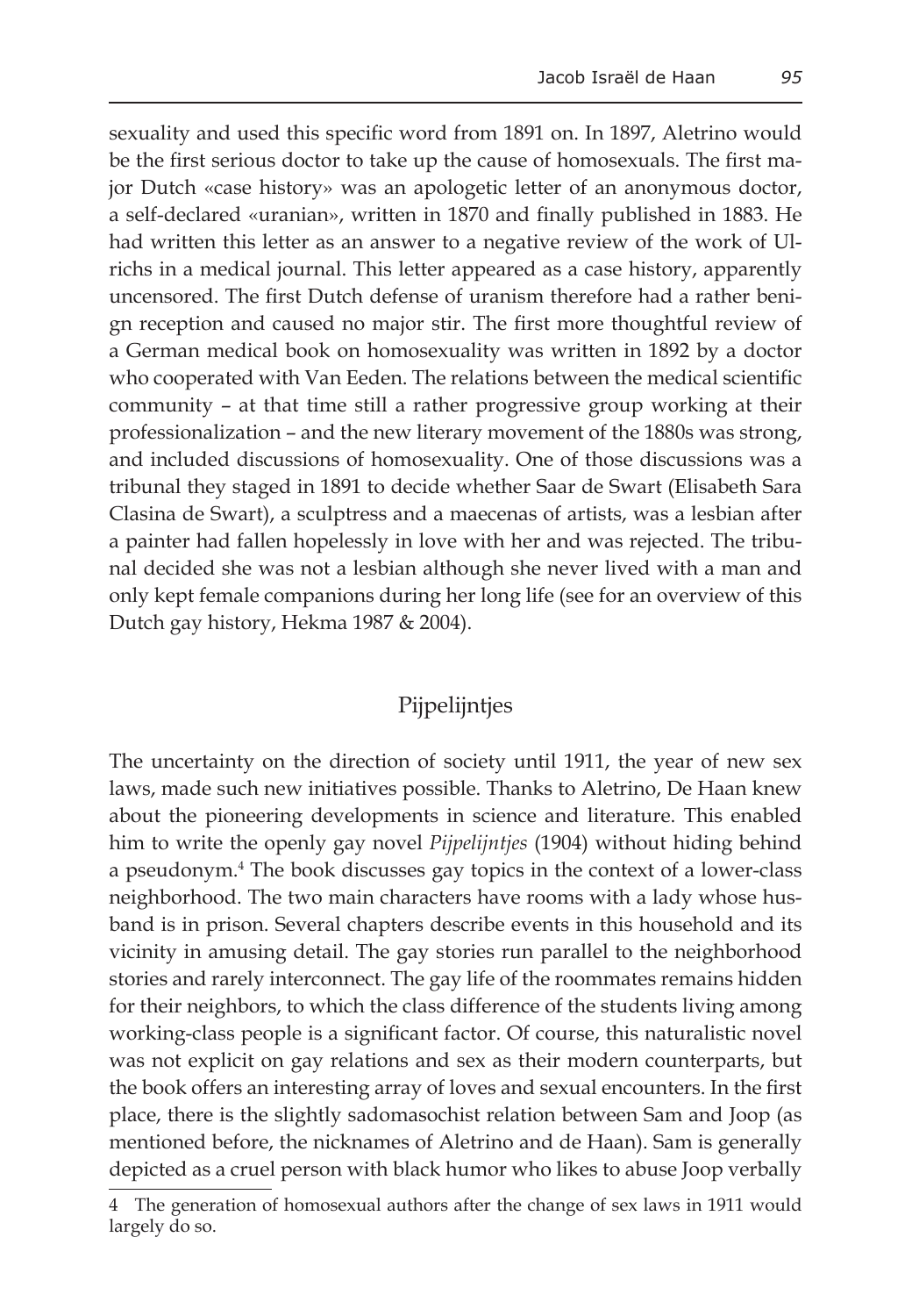and physically – and Joop seems to like this (Haan 1974: 23). Nonetheless Joop remains the demanding partner. Sex between the partners is suggested in the novel. Sam is also cruel in daily life, for example when he is requested to kill a chicken for the house-lady. At the end of the novel, Sam has a girlfriend that he intends to marry. At that point, he says, in the past, he thought he was like Joop, that he didn't need «happiness with girls» (meisjesgeluk), but now knows better (Haan 1974: 207). Next to Sam, Joop has several affairs with working class youth, the youngest being 13. One of the boys is picked up on Dam Square, the center of Amsterdam, and taken home by Joop who serves him gin before they have sex. No sex is depicted but the disrobing is, until the moment Joop joins the rent boy on his bed (Haan 1974: 123-128). A boy who is released from prison stays his first night of freedom in Joop's bed, and they confess their love to each other – but this promise ends before the new day starts as the boy has disappeared without a trace (Haan 1974: 141-146). A carpenter boy is kept by Joop who pays his rent and salary so the lad's family will not be aware of his new job as a kept male (Haan 1974: 211-212).

These sexual situations are not sensationalized and don't offer a climax, but are inserted in a very casual manner. There is one scene that easily gets lost in the reading when de Haan describes how Joop receives a lady in his room who asks for a contribution for charity. She is with her son whom Joop puts on his lap. What he subsequently describes most resembles a masturbation scene in which Joop gets off thanks to the boy in his lap. After this scene he is annoyed by his visitors and shows them the door without contributing to the charity (Haan 1974: 180-182). The novel ends with the death of Sam after he passes his medical exams. Soon after, his girlfriend leaves for a house on the Spuistraat - probably meaning she had become a prostitute, with earlier hints that she had already been one and not having gotten «es», most likely referring to syphilis (Haan 1974: 195-196). So it is homosexual Joop who stays behind all alone and not heterosexual Sam, while the common ending of gay novels of those days had the gay man dying, by suicide or incident.

The book is unashamed in its representation of what is called «being different from the others» (*anders dan de anderen*) and «strange boy's feeling» (*vreemde jongensvoelen*), while its opposite is called «happiness with girls» (*meisjesgeluk*); the two latter being inventions of de Haan (as a sensitivist writer he invented many new expressions). The words homosexual, uranian and sadist never appear, which is remarkable, given the fact that the book is dedicated to Aletrino, the man who was one of the first to use these words in Dutch. In his correspondence on the book, de Haan for sure uses the word homosexuality, meaning he must have intentionally left it out of the novel (Delvigne/Ross 1994: passim). All the words he uses are rather descriptive,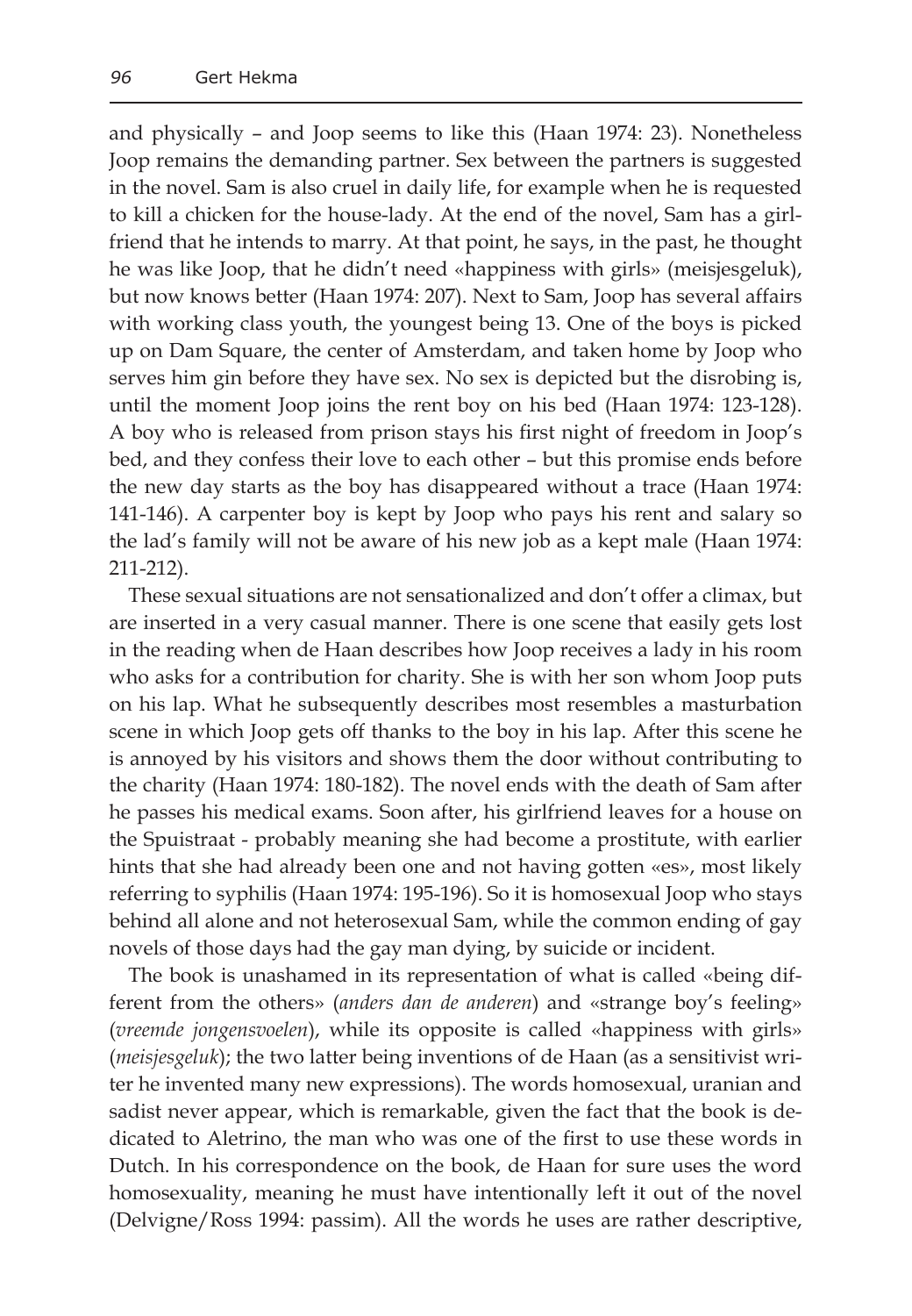so when Sam wishes to marry his girlfriend, Joop suggests that he should marry his Koos or another boy (Haan 1974: 210). The first sex survey in the Netherlands, conducted by Lucien von Römer and published the same year (1904), is even mentioned in the novel. Joop recalls the questionnaire and states »we also did one, but totally wrong» and remembers this as great fun. Again, no sexological terms are used (e.g Haan 1974: 125). It is also interesting that de Haan portrays Aletrino as a bisexual who wants to get married at the end of his studies when he believes he no longer feels any need for male love or cruelty against humans (biting, slapping). Thus, Aletrino's theory of the born homosexual is inverted in this description of himself as he changes sexual preference after his medical studies. At some point, Sam suggests to Joop to stop going after boys and even begins to control Joop's whereabouts. But when Joop does it once more, Sam simply admits «But perhaps you are right … that you do what you think is good ... why shouldn't you do it?» (ellipses in the original, Haan 1974: 203). The book completely refrains from psychological speculation, making it appear a simple decision for the sake of social convenience to leave or not to leave the love of men for that of women. Most remarkable is this small sentence that Joop should do whatever he thinks is fine to do. In real life, Aletrino defended the position that the born homosexual should refrain from homosexual sex, and the doctor's role was to help him living a chaste life, following in the line of the French scholar Raffalovich. Joop is clearly homosexual and also effeminate, but nowhere is his preference explained or defended that he was born this way. De Haan apparently has no problem in creating a homosexual person in his novel, and also a character with homosexual and sadist inclinations, but does not follow the sexological tenets about sexual nature.

This first novel created a small uproar in Dutch society. Aletrino, who always suggested he was a heterosexual, became very angry and upset. He bought all the available copies of the book together with the betrothed of de Haan, Johanna van Maarsseveen, a female doctor whom he married in 1907. The work suggested by the resemblance of Aletrino to the novel's Sam and by the dedication that he was a sadistic bisexual who approved of the book. De Haan who did the children's page of the socialist daily *Het Volk*, lost his work and resigned from the socialist party before the party threw him out - the paper had immediately changed addressing him from comrade to mister (Haan 1982: 13). He also lost his teaching job he held for the City of Amsterdam. Complaining to his friends of the movement of the Eighties (Van Deyssel, Van Eeden, Verwey) delivered no result (Fontijn 2015: chapter 5). A second rewritten version of the novel was published later the same year, without the dedication to Aletrino, while the two main figures received other names and portrayed different characteristics. The book was no less homosexual, how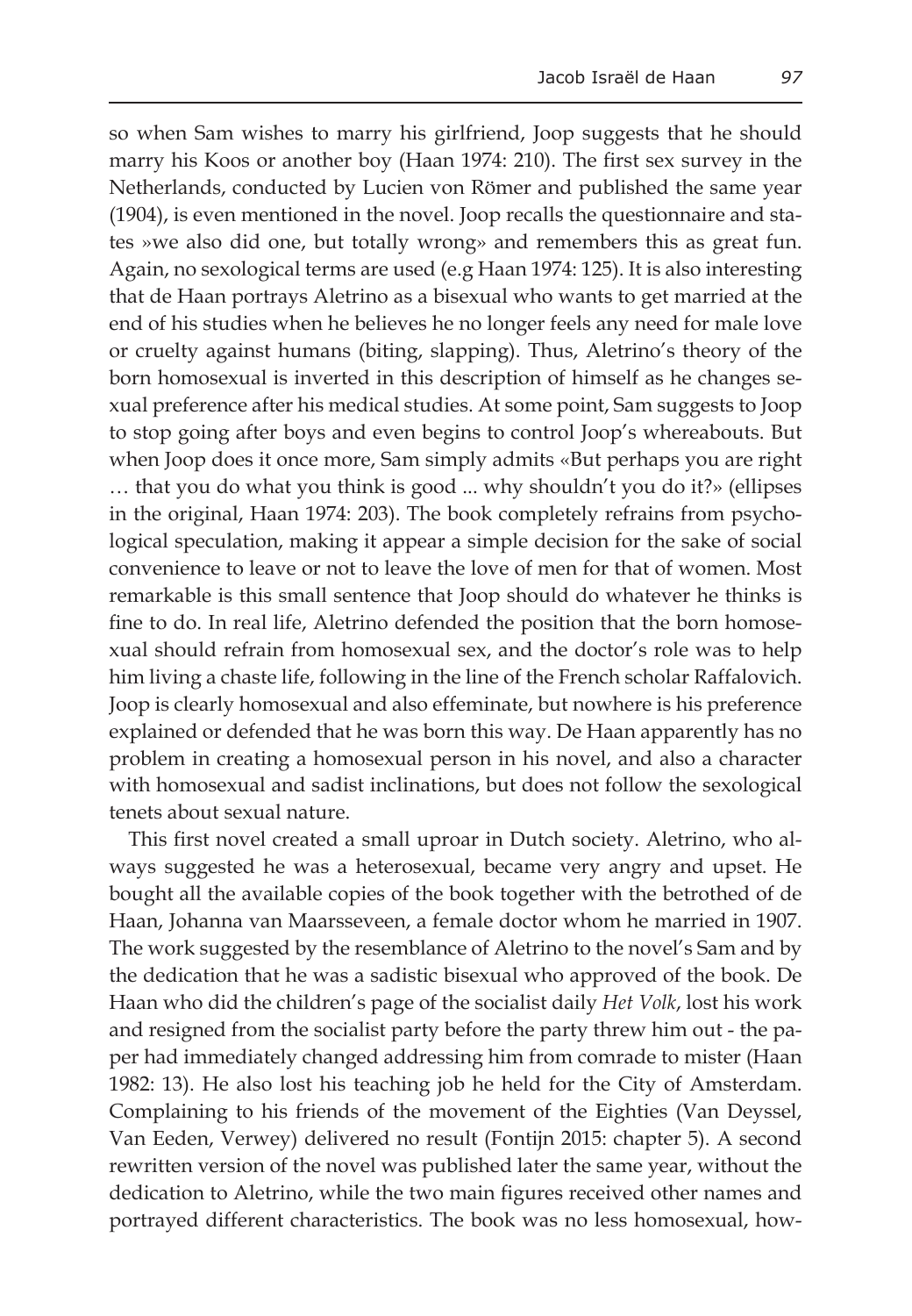ever. De Haan wrote a pamphlet attacking the socialist party for its stance in his case, but nobody came to his defense. The pioneer was offended, but a fine novelist and a fire-spitting star was born.

#### Nervous Stories and Pathologies

De Haan was a stubborn character who did not stop writing gay novels and stories after this first setback. He not only rewrote *Pijpelijntjes*, but also worked on a sequel, wrote a series of stories much later published as *Nerveuze Vertellingen* (Nervous Stories) and completed a new novel *Pathologieën* (1908). One of the Nervous Stories includes a radical confrontation of Christ and Satan. The story has no title, but later editors called it «The Rape of Christ» while they released it as «On the experiences of Hélénus Marie Golesco» after the name of the main character (1908) (quotes from the reprint Haan 1983). This name is a travesty of that of the female French-Rumanian novelist Hélène de Golesco. While Hélénus is unknown as a male name in Dutch, it is widespread in its female version Heleen or Helena. The story goes as follows: Golesco is requested to come to Paris by Satan who asks him to confront an unknown person who appears to be Christ. First, Golesco is taken by the mediocre humane love of the Savior, but soon enough feels starker and becomes angry about his message of compassion and forgiveness. It ends with violence and rape, Golesco lying on top of Christ. The words that de Haan uses are rather vague, but they all point to a mix of brutality and sexuality, ending with the fatigue of Golesco from this «wilde, woedende, gemeenschap» (Haan 1983: 65; wild, ferocious communion; gemeenschap meaning both coital sex and community, as for example in «de gemeenschap van de gelovigen»: the community of believers). The problem of abusing Christ is that he likes it, not only in public on a cross but even in the privacy of this room (Haan 1983: 65). After the rape, Golesco falls asleep and when he awakens, Satan has come to his bedside and kisses him, calling him a «lieveling» (Haan 1983: 66). The final scene before the confrontation of Golesco and Christ was Golesco meeting a cute elevator boy that excited him. The various end scenes have again homoerotic and transgender undertones as evidenced in the rape of Christ, the kiss of Satan and the names being used. This kiss is the apotheosis of a small lecture the Devil delivers to explain why people follow Christ, which is out of mass hysteria, as we would say now. Satan gives the advice to despise «fatherlands» and Christian humanitarianism for the sake of beauty and autonomy (Haan 1983: 66). In this text, homosex clearly belongs to the side of pleasure, beauty, cruelty, Satanism, self-determination and anti-humanitarianism, while Christ stands for ugliness, mediocrity, mass hysteria and compassion for the weak.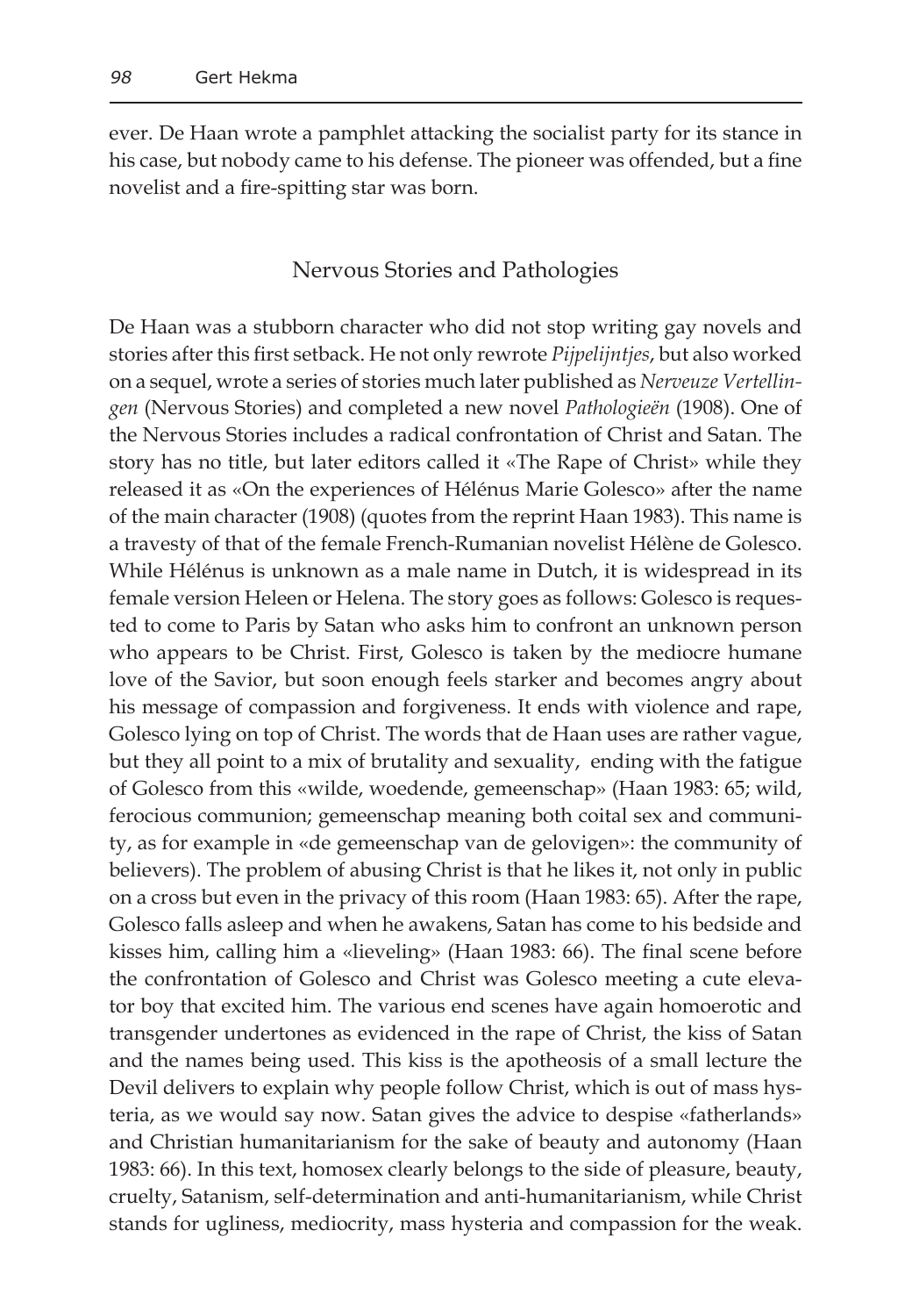This dichotomy of God and Devil, of chaste obedience and sexual autonomy, would haunt de Haan until the end of his life.

The second novel, *Pathologieën* (1908), has a title that conjures ideas of medicine and sexual science and indeed there is a series of references to it. The main story of the book is indicated in the subtitle «The downfalls of Johan van Vere de With». The name suggests a noble or patrician background. Johan is a young man and secondary school student who lives closely together with father, detached from the people of the small town of Culemborg where their beautiful house stands. The father is a man of independent means who pursues the then new study of criminal anthropology, as does Aletrino. The mother, a physician and much older than the father, had committed suicide when Johan was still a toddler. The son discovers he has sexual feelings for men, including his father. This acknowledgement ends the relation of trust and love between them as the son refuses to tell about his erotic feelings that very much confuse him. Reading certain books in his father's library has furthered the realization of his inclinations, but unlike in most other gay and lesbian novels of the period, their titles and authors are not named (quotes from the reprint Haan 1975: 19). Again, the words homosexual and uranian do not appear. After the son has told the father what his secret is, his father decides that they have to separate. The son moves to Haarlem where he will finish high school. He lives as a boarder in a room with old friends of his parents, a couple of which the husband is blind. They rent out another room to a decadent artist, René Richell.

Richell, who is about ten years older than Johan, is starting a successful career in painting. He says the work of Aubrey Beardsley is child's play compared to his (Haan 1975: 212). He lives in the house where Johan is boarding, has moreover his studio and often goes for longer visits to Paris and London where he hangs out in an unspecified dark and dangerous underworld. René immediately falls in love with the haughty and beautiful Johan. It takes some time before he tells so in a letter from London. After his return, the difficult love affair starts. René is a sadist who is tempted by Johan's haughtiness and wants to break him down. He does so in a series of declarations of love, which are mixed up with cruel acts and philosophies that his real love is to humiliate Johan and see him suffer. Good people suffer from bad people, so it is better for him to enjoy a depraved life and abuse the prude ones. At some point he suggests that he made another artist, another Heleen Golesco, commit suicide (Haan 1975: 115). He follows very literally the quip of Oscar Wilde that «each man kills the thing he loves». The comparison with Wilde goes further. René paints a picture of Johan which shows him as a beauty like in *The Portrait of Dorian Gray*, but a subsequent painting shows him in his worst state: «He was represented as a weakhead. Eyes flabby, toneless mouth trembling, horribly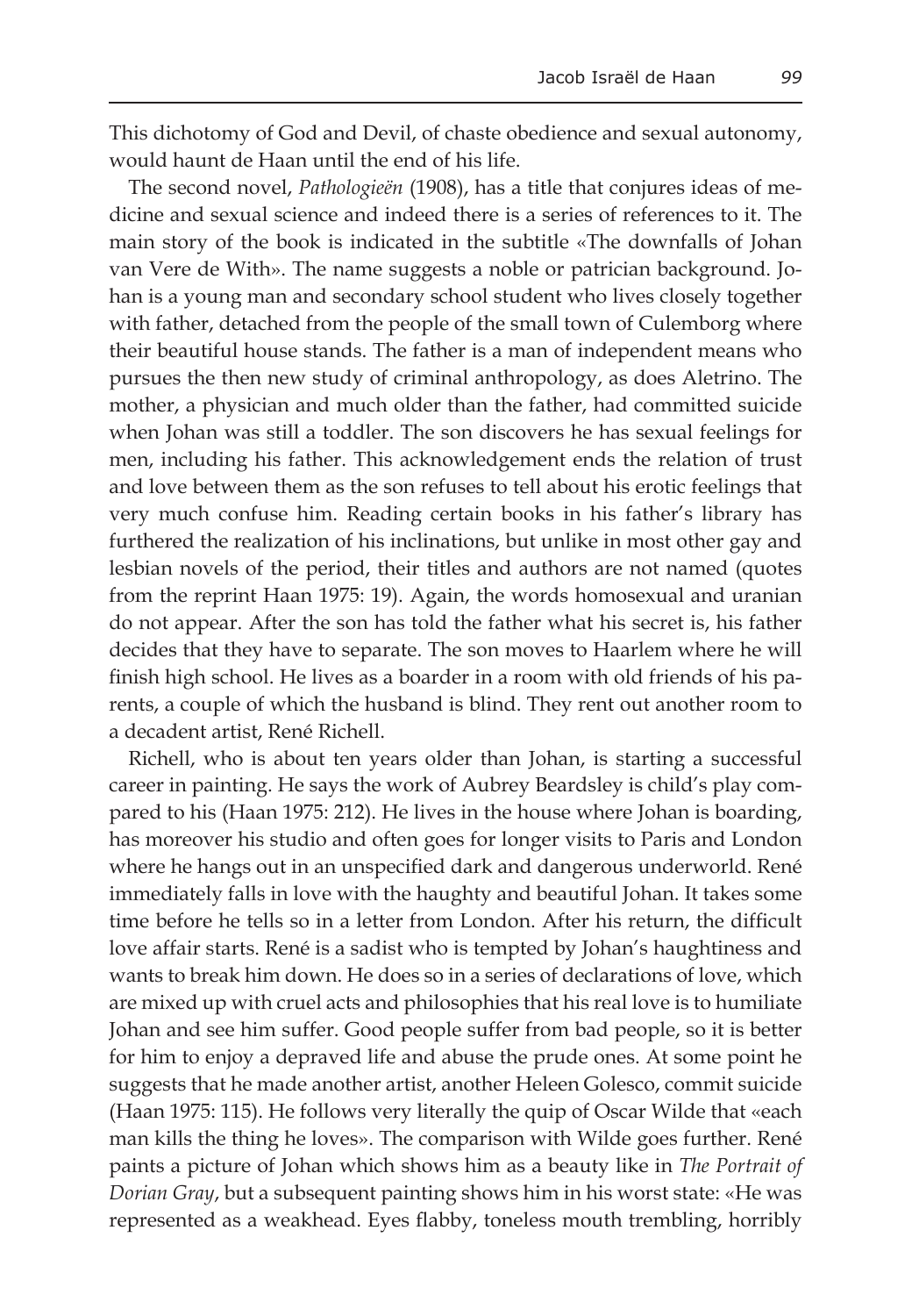begging. So his face was insane, depraved.» (Haan 1975: 163) While the painting in Wilde's work points to a lost past, de Haan's painting foreshadows the future.

All these discourses and representations are mirrored in real life where René abuses Johan: «He picked Johan up and he threw him on his bed, during an attack of outrageous fury. He kissed Johan wildly, he beat him, he tore his upper- and underclothing from his body, he grubbed deep with his fingers in him.» (Haan 1975: 165) The downfall of Johan takes some time and at several points he resists the love and sexual abuse of René, but the attacks on his body and mind become harsher, and visible wounds on his face impede him to go to school. In the end he uses the venom that his lover prepared for him (Haan 1975: 217). Johan could never decide, not even consider, to join his beloved in being a bad and depraved person so he suffered the destiny of good people.

The sexological literature is mentioned in general, but never specifically. «From the rich library of his father, Johan looked for the extensive and abundant books on the deviant situation of body and soul that he often definitively recognized as being his own.» He clearly knows he is a homosexual, but the term itself is never used (Haan 1975: 19). Again, de Haan gives circumscriptions and some old-fashioned terminology. To his father, Johan writes about «his special feeling» (Haan 1975: 120) but René is much more explicit when he names Johan «een gewoon sodemietersch snolletje, evenals de schandjongens […]» (Haan 1975: 170; an ordinary sodomitical whore, like the infamous [rent] boys). The new scholarly terminology is not used, but Johan defends his special feeling in a letter to his father. He does so more in legal-philosophical than in medical terms, more in the terminology of Oscar Wilde than that of Magnus Hirschfeld: «there is no unconditional immorality, but for sure a very conditional one that is not very different from social intolerability.» (Haan 1975: 120) His father's answer is harsh. He doesn't consider Johan's ideas about his special feeling very important, but rather dangerous. He quotes John Ruskin, arguing that immoral people engaged in such debates always feel most justified (Haan 1975: 121). There is again an element of transgenderism as Johan's nickname is «Hannie», a feminization of Johan, apparently confirming popular theories of homosexual men being effeminate; «female souls in male bodies». But René is although clearly a homosexual not such a feminine type of homosexual. The family tree of Johan also seems copied from the case histories in the literature on degeneration and sexual perversion. Johan commits suicide like his insane mother. That his parents showed a big difference in age, the mother being much older than the father, seems to be another explanation for the degeneration he suffers from.

While the novel only vaguely refers to the sexological literature and does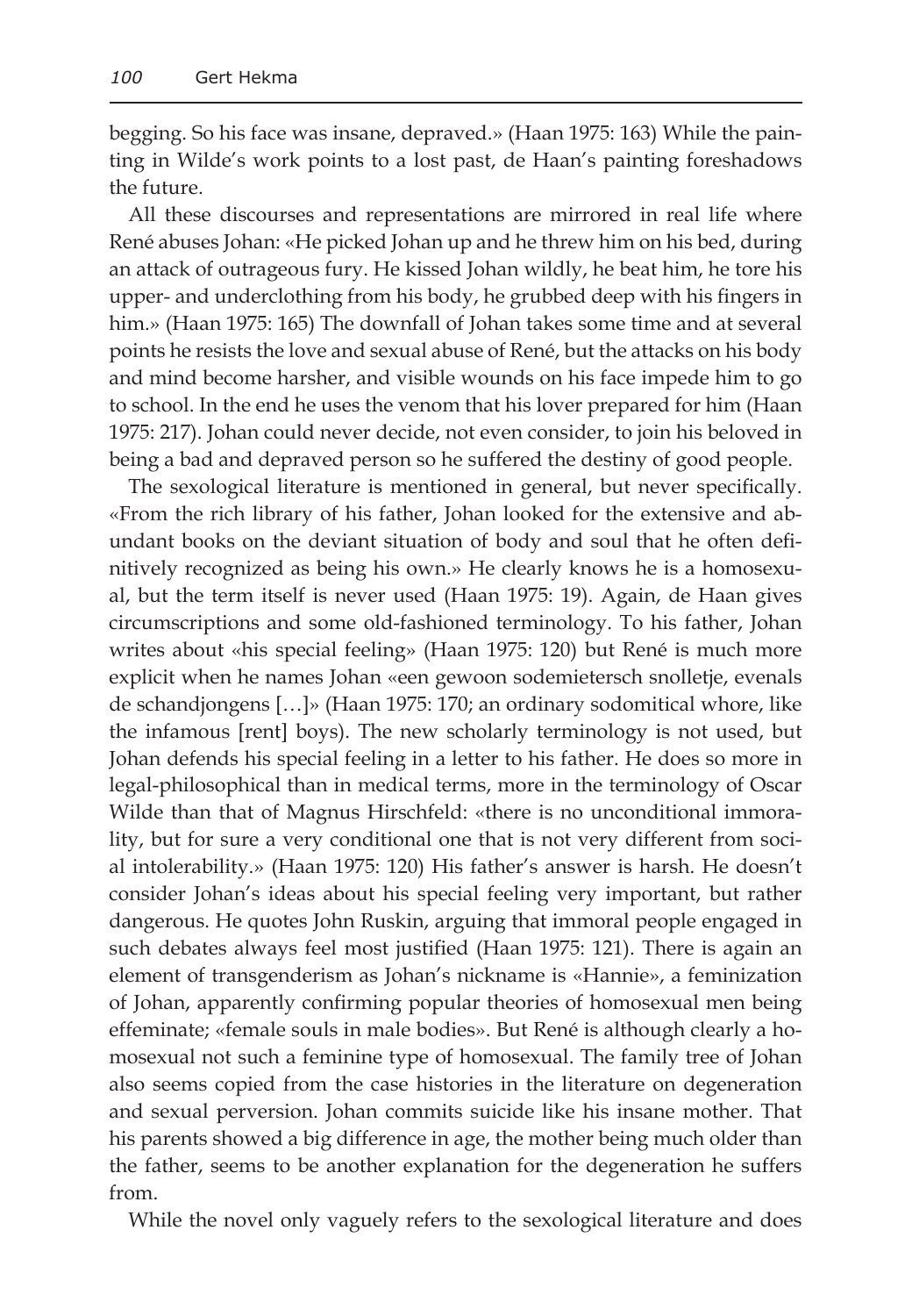not mention the new terminology of the Fin-de-Siècle, Georges Eekhoud (1854-1927) does so in his foreword (vii-xi; written in French, translated by de Haan). This Belgian novelist, most famous for his chaste gay novel *Escal-Vigor* (1899, German translation 1903/2007; he wrote more on gay topics, see Setz 2007) and the legal proceedings against it, was a friend of de Haan<sup>s</sup>. He says that the topic of the book is «uranism» and describes the relation of two «homosexuals». Johan comes, according to Eekhoud, close to being a «superior uranist»: delicate and artful, whose intimate relations always remain pure. Richell is in contrast the «pure devil» and a sadist. Such people are also to be found among those whose love life is different. He refers to the work of Richard von Krafft-Ebing and the German doctor Albert Moll and quotes the former at length. The psychiatrist tells the reader that this variant sentiment is not perversity, but perversion. It needs a certain predisposition and must in most cases be seen as a kind of disease. The sufferer should not be condemned, but pitied. It is a strange humane message that most of de Haan's work in fact rejects. The author himself seems to identify more with Joop in *Pijpelijntjes*, with Golesco in «The Rape of Christ» and with René in *Pathologieën*: with the evil and decadent characters.

This novel did not create much of a scandal. Of course, the reviewers would condemn the decadent topic, but at the same time some would praise the literary mastery of de Haan, as did Eekhoud in his foreword. The City of Amsterdam decided to remove him from the list of potential primary school teachers because of this novel. Van Eeden, who would remain his best literary friend, wrote he could not finish reading the novel because of its horrible topic. De Haan who had promised his wife to never write a homosexual novel again, had not been able to stop writing such literature. Like the marquis de Sade, forces beyond his will made him create such work. After *Pathologieën*, only the form changed. He now devoted himself to poetry instead of novels. The poems may have not been as radical as the books in their content, but they remained pederastic and continued to express his decadent and perverse, as well as orthodox Jewish, perspectives.

The modernism of sexology is not embraced by de Haan in this novel. He felt more akin to the decadent theories following Oscar Wilde. His skepticism regarding sexological modernity may as well have been influenced by

<sup>5</sup> Eekhout was a Flemish writer who wrote in French, as was common in those days for Flemish authors. His work is modern – he befriended writers such as Emile Zola, Paul Verlaine and Georges Rodenbach. His work is mainly about lower-class men and has socialist and anarchist tendencies. His book was seized by the police because it should be immoral. There were two court cases and in both cases Eekhoud was acquitted. He received strong support from his colleagues. Because of his fame as a «homosexual» author, de Haan contacted him and they became friends. Eekhoud was married but had homosexual interests. See Lucien (1999).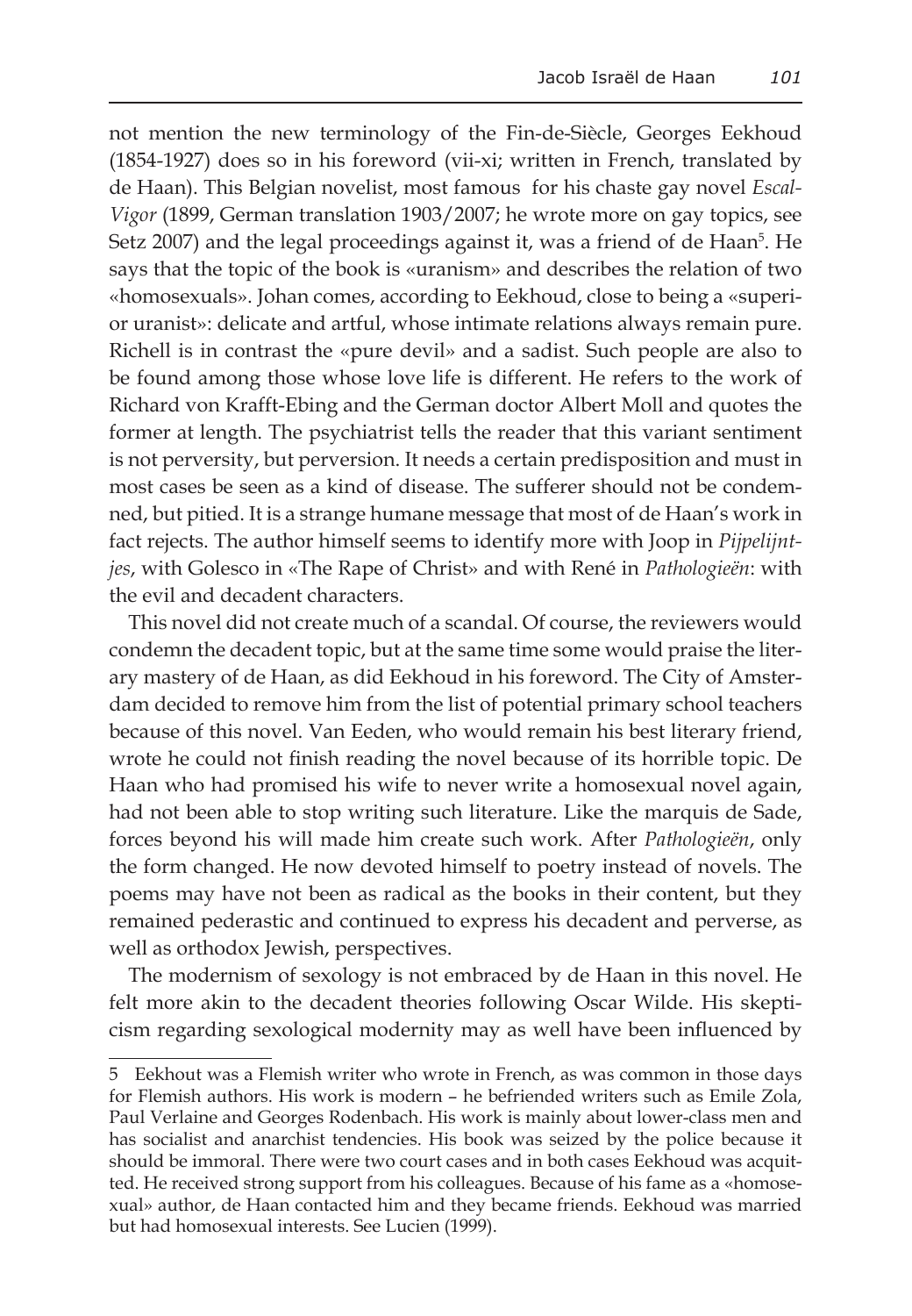his pederast and masochist preferences. Boy lovers had little to expect from a modernity that started to discuss ages of consent that always ran upwards (in the Netherlands up from 16 for all sexual contacts to 21 for homosexual activity in 1911). The modernism of socialism had neither been very gentle nor welcoming to him. Coming from a traditional Jewish family gave him a strong social and emotional background in premodernism. His Johan feels sympathy for the housekeeper of the father. She is a good old Calvinist lady who regrets that God does not illuminate the home and the lives of the family. Johan is both seduced by her premodern religious goodness and by the modern more distant and rational righteousness of his father. This conflict between various forms of modernism and premodernism will intensify in the work and life of de Haan.

### Poetry, journalism and legal studies

De Haan's later work consisted of legal studies, journalism and poetry. His journalism had started in the socialist daily *Het Volk* and continued with his *feuilletons* from Palestine from 1919 onward. Just after 1910, he wrote on the miserable situation of Russian prisoners. His socialist inclinations, subdued since he left the socialist party, found a new aim in protests raised against the czarist prison system. He went to Russia to visit the penal institutions and its inhabitants. His passion for the inmates was stimulated by his love for a young prisoner whose destiny was the object of another series of poems. This activism resulted in a small book protesting the inhuman prison conditions that included love poetry (Haan 1913). Politics was never far from his passions.

As a student of law, de Haan prepared other students for examinations and he turned out to be a good teacher. His dissertation (1916) was on the legal terminology of responsible and accountable, an interesting point in forensic discussions of perversion. The only scholarly movement he became involved in and that offered the theory of his legal dissertation was *significs*, one could say in postmodern parlance «terminological and discursive» analysis. The mathematician L.E.J Brouwer, whose theory has been coined «rubber» or flexible, started this movement. Even here, he remained on his own because the other members worked in different disciplines. He managed to get an unpaid teaching position at the University of Amsterdam as «privaat-docent», just as Aletrino had been in criminology. In 1917, he hoped to get the chair for penal law in his faculty, and lobbied for it, but was not appointed. It was not the disappointment with his legal career that stimulated him to leave for Palestine. There, he hoped to get a similar post at the Hebrew University that the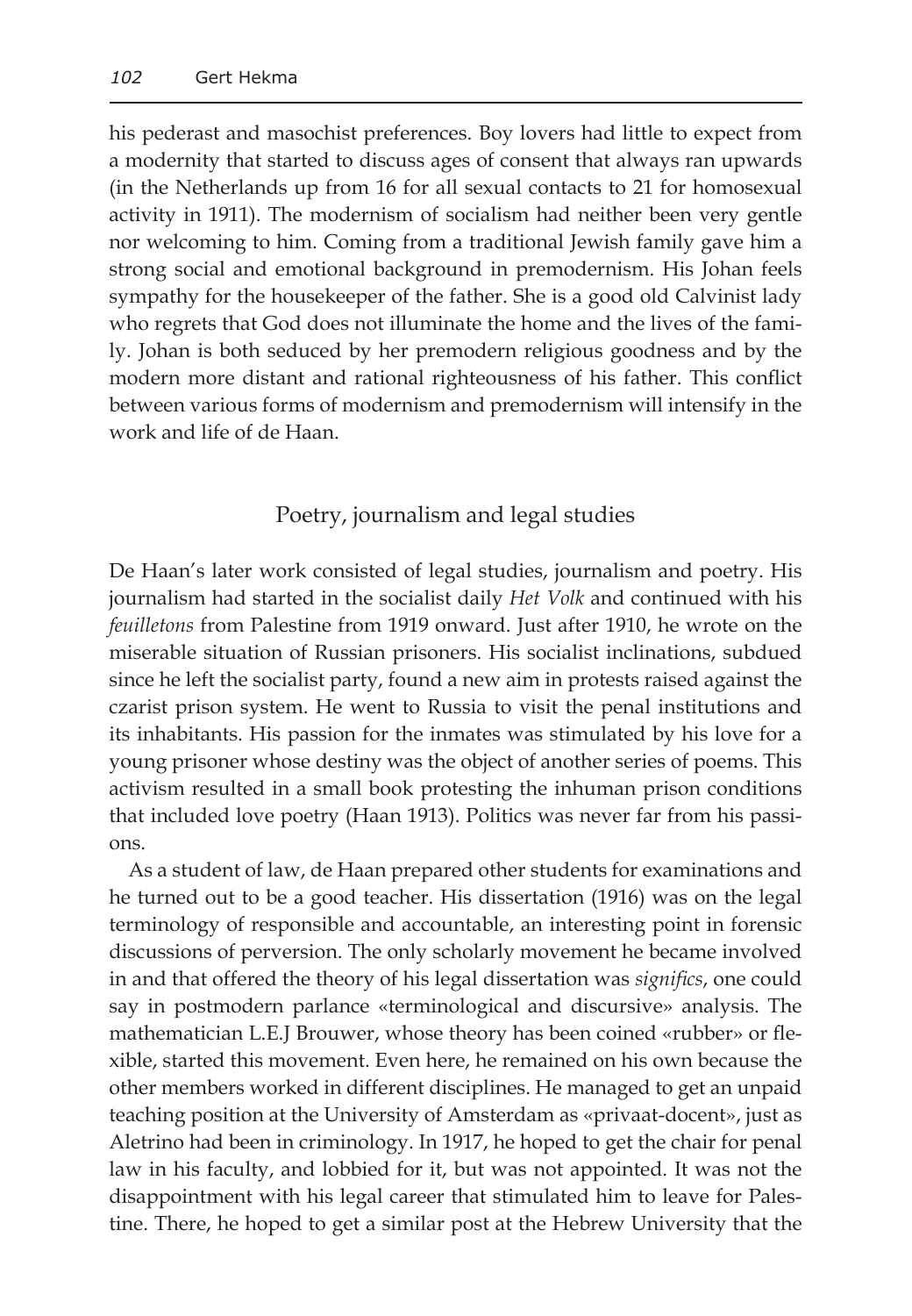Zionists wanted to establish in Jerusalem. Once founded, he became a teacher at the legal school while he presumed to be a full professor.

De Haan's poems moved between Jewish and pederast themes addressing the topics of God, boys and wine. His work often refers to specific situations and places. Thematically, his work is close to that of medieval Arab poets. Various quatrains from the period that he lived in Jerusalem (1919-1924) discuss why he goes to the Wailing Wall, to summarize the various references: for you, my God, or for the Arab boys? Other poems tell how he is torn between Amsterdam and Jerusalem and how he desires to be in the one city while he is in the other. A series of poems is a rewriting of a novel of Georges Eekhoud, his Flemish gay literary icon whose novel *Une nouvelle Carthage* (1888), a kind of social history of Antwerp, is poetized in a rather gay collection *Een nieuw Carthago* (1919). Once in London, de Haan visited Wilde's prison and devoted some poems to Wilde and his own sentiments on that location. His best poetry is situationist work that is inspired by specific circumstances, by landscapes, by young men, by religious feelings, when he faces the pleasures of life or the dangers of death.

In his poetry, boy love is self-evident and does not need any explanation. In his poems, he distanced himself even more radically from science and sexology to literature, from elaborate decadent novels to compact poetry somewhere between dogma and insecurity. This hesitation between pleasure and sin, between hedonism and religious taboo, informs his work, also his Jewish poetry. De Haan may be seen as the Jewish poet of the  $20<sup>th</sup>$  century. At the same time, many Jews rejected and still reject him because he never chose, without hesitation, for God or for Zionism. In his quatrains he affirms he hates God (307, «Despair», quoted from Haan 1952), he serves both God and Satan «with one lust and one pleasure» (306, «Good and evil»), and says «God knows us and will pardon us» (353, «Vain escape»). «All in God» (364) says «There is no love outside God. And outside God there is no guilt.» «The sins of God» (360) runs as follows:

My sins are sins of God in me. The wine, the roses, are pleasures of God. Enjoy freely your pleasures and sins. It is all one destiny

 There are many examples like this to be found which illustrate this ambivalence which, in the end, leads to the unity of sin and faith. In «All from God» (339), de Haan writes:

Men separated lust and pain.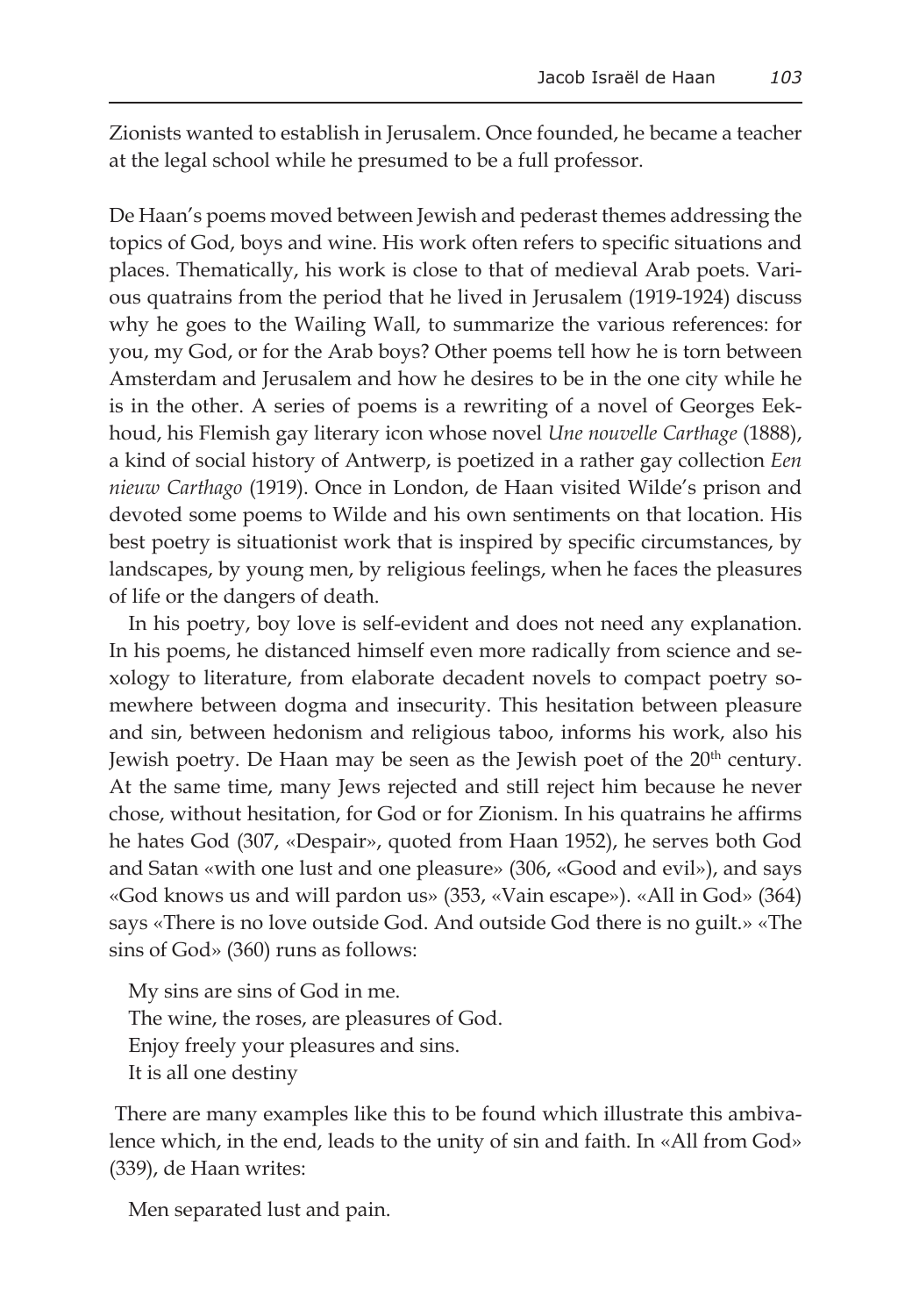But God keeps them together as day and night. I know lust. I know intense suffering. I praise the one Name of God.

And finally «God's gifts» (339):

My most pious songs I wrote, When I got up from my sinful bed. God has given me a treasure of sins, And only God has saved me from my sins.

The lack of remorse or feelings of guilt after sinning and enjoying pleasure, the endorsing of a philosophy of «carpe diem» and suggesting that God will forgive these sins as He Himself created them, make de Haan a controversial figure to this day. He was a frontrunner in his openness about homosexuality, and failed. De Haan's first biography can be said to be a second murder on his person. Author Jaap Meijer (1965) shows more understanding for the murderer than his victim and reproaches de Haan that he never became a faithful believer in God and never abdicated the boys. He could have better said there are different ways to serve God, and asked how his religious ambivalence connects to his boy love and sadomasochistic inclinations. The unity of pain and lust neatly parallels the unity of sin and pleasure, of Devil and God. Humiliating oneself is at once a religious and masochistic service to the masters of one's universe. In the story «The rape of Christ» he played with this theme of the Son of God's pleasure in pain.

In his weekly «feuilletons» from Jerusalem for the Dutch newspaper *Algemeen*  Handelsblad the same issues return, plus the political situation in Palestine.<sup>6</sup> He went to Jerusalem as a Zionist, and one could make the argument that his orthodox friends and the Arab boys turned him from a Zionist into someone critical of Zionism. His most stable beloved and closest companion in Jerusalem would be Adil Aweidah (ca. 1900 – ca. 1963) who figures in many of de Haan's love poems, but there are other Arab names as well. In an early feuilleton (February 22, 1920) he gave the arguments of the Palestinian Arabs against Jewish migration to the country. This exposé is based on an interview with one of the Palestinian leaders, Aref Pasha El Dajani. De Haan's attitude to the Arabs was multidimensional. He loved the boys and enjoyed their culture. He described the Arabs as not-goal-directed, innocent, easy living, irreligious, while he himself was suffering from his Calvinist work-oriented attitude, his loss of innocence, his belief. He envied Arab's laziness and hedo-

<sup>6</sup> The 394 feuilletons, edited by Ludy Giebels, are placed on the the Dutch literature site DBNL.nl.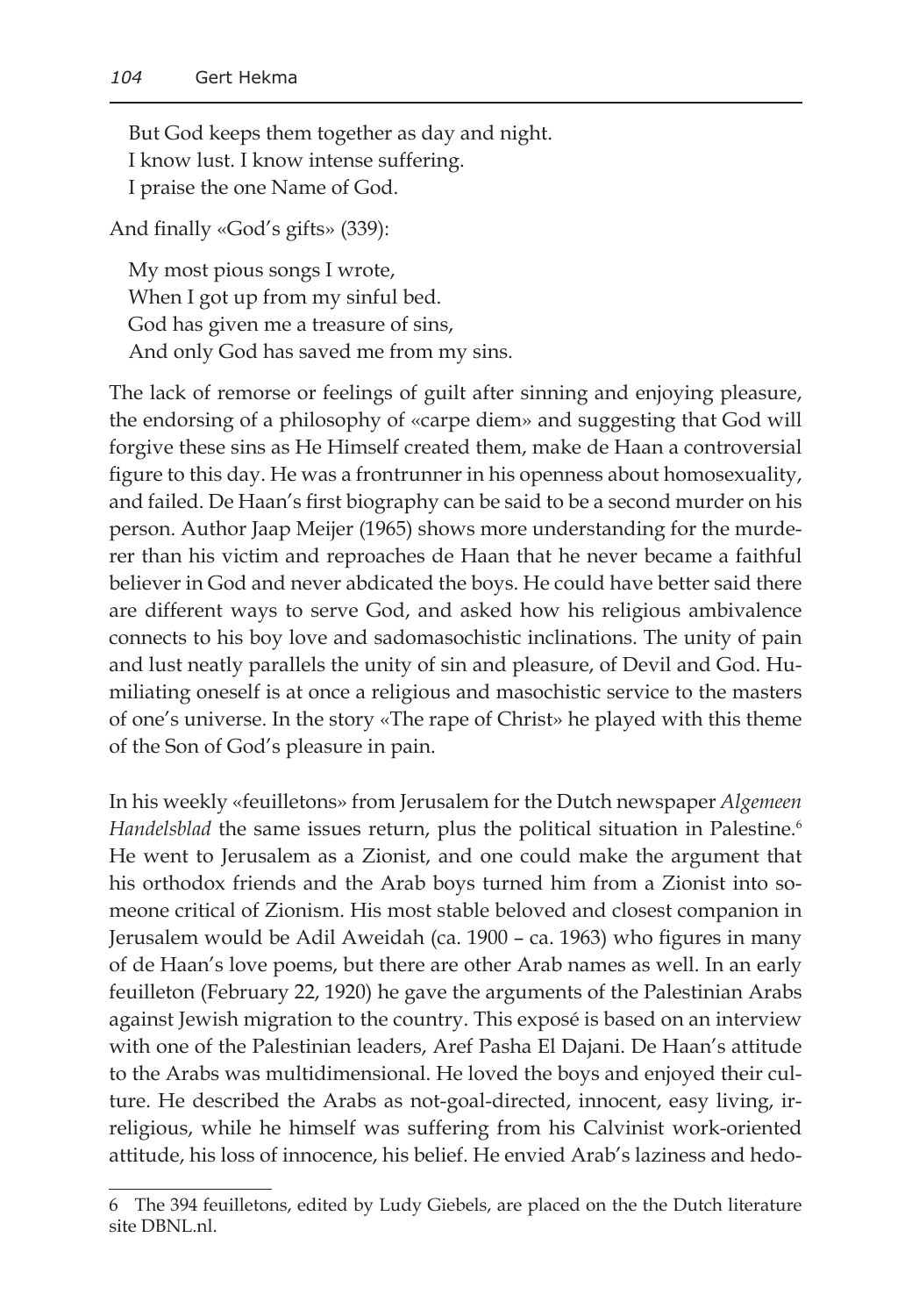nism. He also praised their leaders for their cultured and civilized behavior. He was certainly fitting the image of an orientalist, even occasionally dressing as an Arab. One wonders whether he should have gone native with the Arabs when he should have lived on. His position in the Jewish community had become impossible at the time of his death, and he knew so. Going back to the Netherlands would have been seen as a defeat that would have been difficult to confront and his sexual preference was more fitting in Arab than in Zionist or Dutch culture.

His relation with Jewish religion was conflicted. In The Netherlands, de Haan first rejected from 1898 on the religion of his parents and returned to it around 1912. He became an orthodox Jew, as far as that is possible for a practicing pederast. In Jerusalem he lived in the old city, among Arabs and orthodox Jews, renting a garden house from Adil's family, and was close to the Ashkenazi-Jewish community that had continued to live there during the days of the Ottomans. He found his friends and allies among the orthodox Jews. This community was critical of the secular position of Zionism that supported the separation of church and state, and saw the Jewish community not as the religious community that took precedence for the Ashkenazi. They had created their own organization Agudah in reaction to Zionism (Giebels 2014; Fontijn 2015). Because of their differences of opinion on state and religion they did not want to be subsumed under the Zionist organizations that claimed to represent all Jews, and were seen by the British colonial rulers as the sole representatives of the Jewish population of Palestine.

As a translator, journalist and legal advisor, de Haan would soon start to defend the orthodox cause against the Zionists, also in Holland and England. He made clear there were more orthodox than Zionist Jews in Palestine and the rest of the world. At this point in time, the last thing the Zionists could deal with in the public eye in London was internal division. De Haan, who had hoped to bring together orthodox and Zionist Jews and create bridges towards the Arab population, was instead being regarded by the Zionists as a traitor of their cause. This escalated when he met with and defended the orthodox position before the Hashemite king Hussein bin Ali and right-wing press-moguls from London such as Alfred Harmsworth, Lord Northcliffe and Max Aitken, Lord Beaverbrook, owners of the Daily Mail and Daily Express, respectively. He also started to write for their newspapers. In 1922, the anger of the Zionists reached such proportions that Jews would spit on him in the streets, and worse, would threaten to murder him. He was finally killed on June 30, 1924 by Awraham Tehomi (1903-1991), an immigrant from Russia. The Zionists attributed the killing to Arab feelings of honor upset by a boy-love affair. Only in 1970 the names of the murderer and his accomplices became known. The murder was committed by the Haganah with the full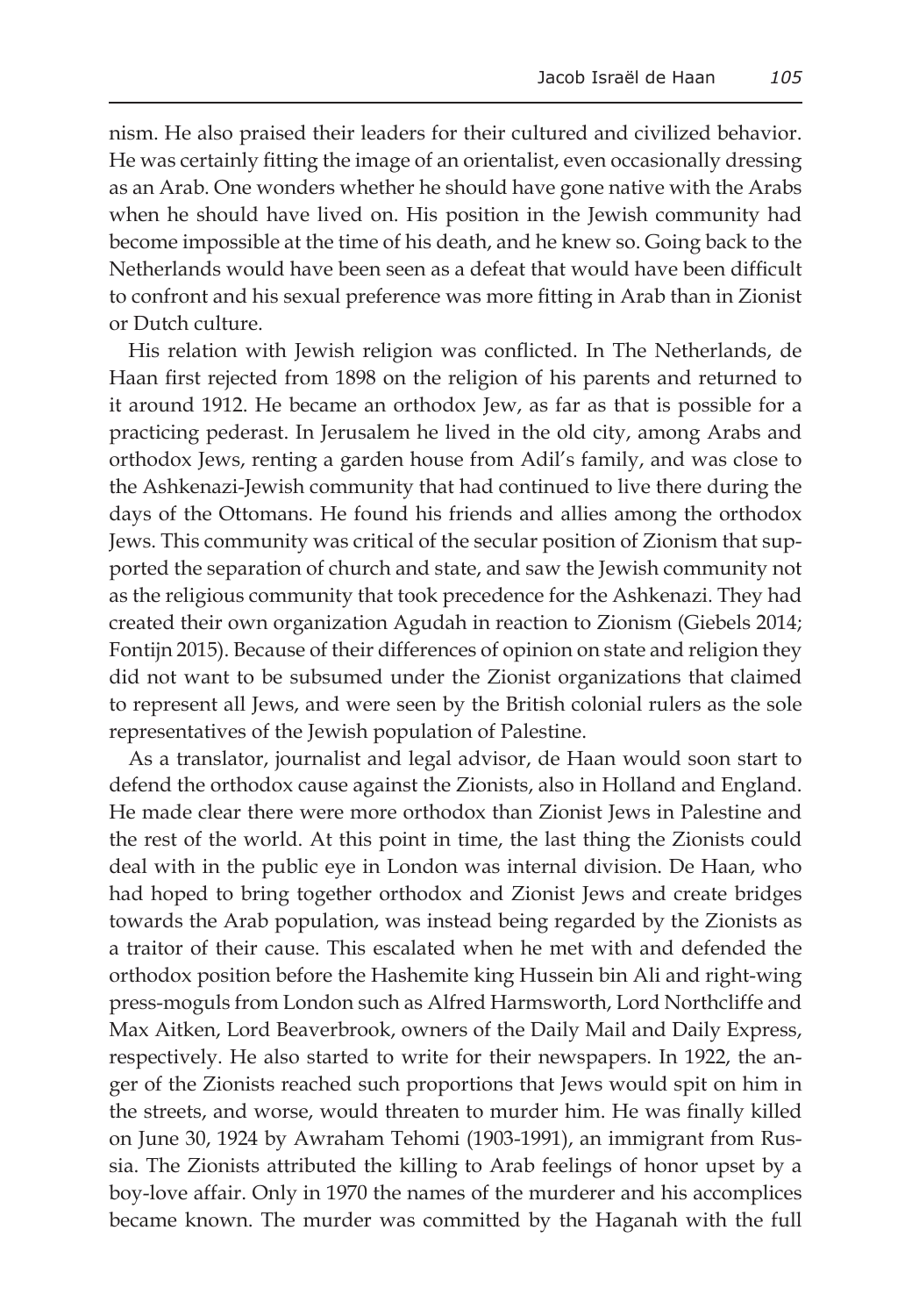approval of Yitzhak Ben-Zvi, its leader and later president of Israel, and his wife (Fontijn 2015: 546-555; Giebels 2014: 128). This political murder, the first by the Zionists of a Jew, did not bring a solution to the question of state and religion in the Jewish community and of relations between Arabs and Jews. In fact, it only aggravated the problems that continue to this day. Even today, orthodox Jews celebrate de Haan as one of their forerunners.

#### The return to the premodern

The work of de Haan shows a move we see repeated in these times all over the world, among Muslims, Christians and Jews. The confrontation with modern, secular states and cultures is utterly confusing to many people and instead of progressing to postmodern positions, they return to premodern ones while rejecting modern culture because it should be immoral, secular, decadent, etc. Religion offers a perspective modern culture is not able to offer, but outdated solutions don't answer new questions. One of the saddest parts of the return from modern to premodern and to orthodox positions is the dogmatic and restrictive sexual morality of monotheist religions, although they may have offered the pederast de Haan some clemency, in the same sense as boy-loving imams and pedophile priests. The legal theory de Haan developed with its linguistic turn brought him close to postmodern positions, but his world was a developing modern(ist) one where a broad postmodernism had yet to be developed.

In this period of turmoil around 1900 the young de Haan became immersed in various modernist projects: sexology, socialism, Zionism and its nationalism, masculinity and exclusivity. He joined these movements, but had been, or felt, rejected by them. He would always be more thankful to the poets and novelists of the «Eighties» who introduced him to modern literary movements of naturalism, decadence, sensitivism and so on. These literary movements were perhaps ambivalent, but were much more open-minded on sexual issues than their political and scholarly counterparts; although his beloved Dutch forerunners would never openly endorse his same-sexual literature. They would support his Jewish poetry. These literary movements gave more space to de Haan's contradictory passions for boys and for the Jewish God than sciences and ideologies did. But literature offered less the social influence de Haan liked to promote.

The isolation of de Haan in all the movements he joined can of course be attributed to his stubborn character. He was for sure a difficult person to deal with. To say that he was a troublemaker or even an insane person (as has been said) does not sufficiently take into account that he defended the causes of the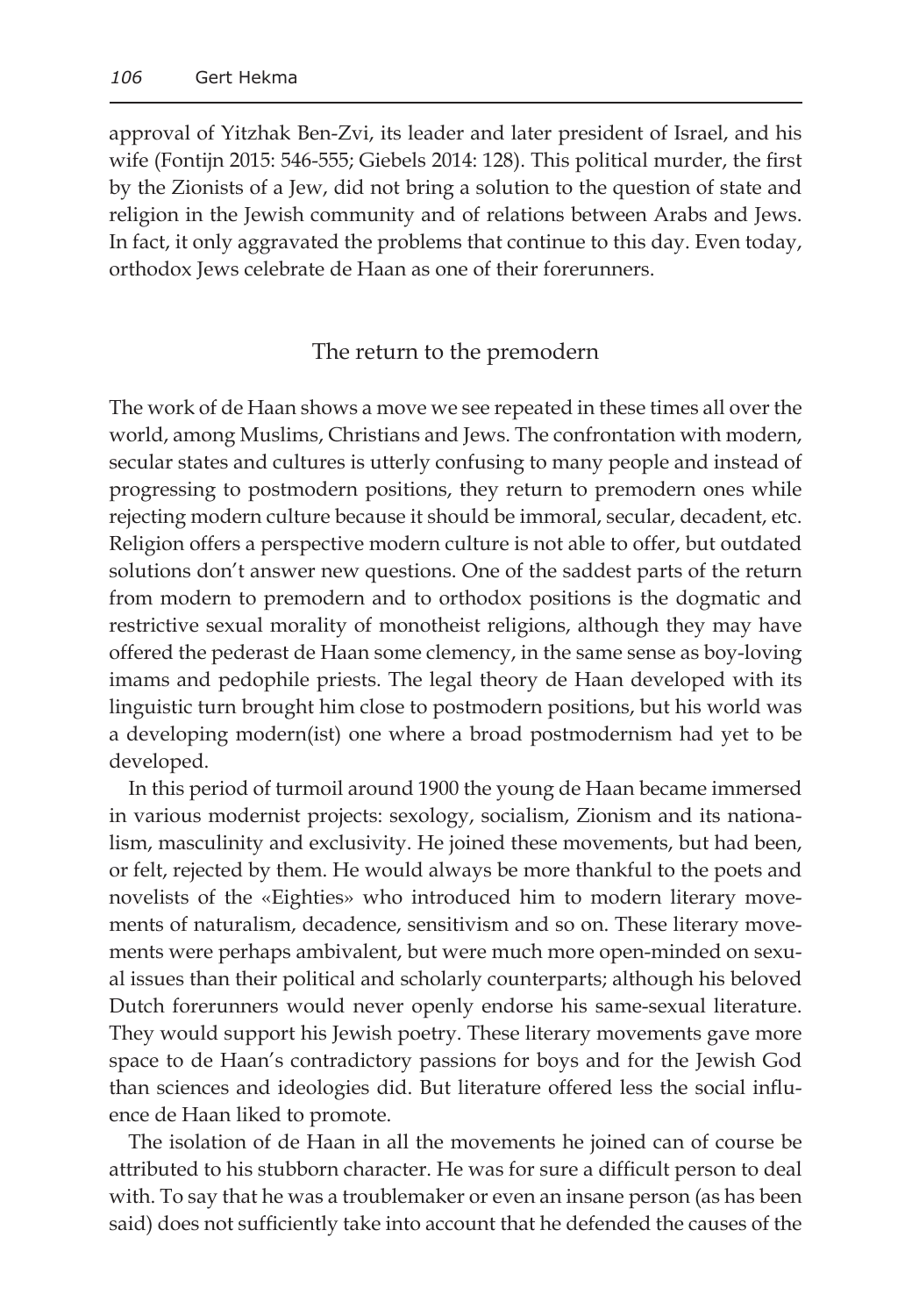major losers of the twentieth century: perverts and pederasts, prisoners and Palestinians. This promoted his marginalization.

The lack of acceptance by the modernist movements encouraged his retreat to premodern positions. In his novels, he rejected the tenets of sexology and did not believe in «born uranians», fixed identities and for sure not in a homosexual who renounced boys, homosex or anal sex and sadism as Raffalovich, Aletrino or von Römer would have. He was thrown out of the socialist party, but continued to believe in social justice and protested the horrible fate of Russian prisoners. It comes as no surprise that he took to the work of Oscar Wilde and wrote various poems in his honor. He dedicated another poem to Prince Philip zu Eulenburg, advisor to the German emperor and key figure in the biggest homosexual scandal in the new century (1907/8). This typical conservative married man had sex with lower-class male servants while remaining a good friend of and important advisor to the German emperor William II – until the scandal. Eulenburg is another representative of a premodern homosocial world that rejected democracy, socialism and sexology, and celebrated friendship and culture rather than homo- or heterosexuality and medical sciences (Jungblut 2003; Domeier 2010).

The most radical turn de Haan made was in Palestine when he transformed from Zionist to orthodox Jew. What he rejected in Zionism was its nationalism and disregard of all other interests. The male macho attitudes and heterosexual demands of Zionists must have been anathema to him. The orthodox did not pursue a Jewish state in the modern sense, a geographical area with boundaries and an army. Rather, for them the Jews were in the first place a religious community, a brotherhood instead of a nation of citizens. According to de Haan the Zionists should not follow the examples of other nationalisms that were exclusive, possessive, always negated and even destroyed the other. Apparently the orthodox Jews were in those times less judgmental on his affairs with Arab boys than the Zionists as long as he kept them secret. They had lived for ages in Jerusalem among Muslim Arabs and Turks and orthodox Greeks who probably had fewer qualms about boy love and sexual affairs based in inequality. This neglect of his pederasty was made easier because de Haan expressed his love for Arab boys in poems and articles in Dutch that were published in Holland – far away from the hotbed of Jerusalem.

#### Literature

Bergh, G.C.J.J. van den (1994) (Hg.): De taal zegt meer dan zij verantwoorden kan. Een keuze uit de verspreide rechtskundig-signifische geschriften van Mr. Jacob Israël de Haan. Nijmegen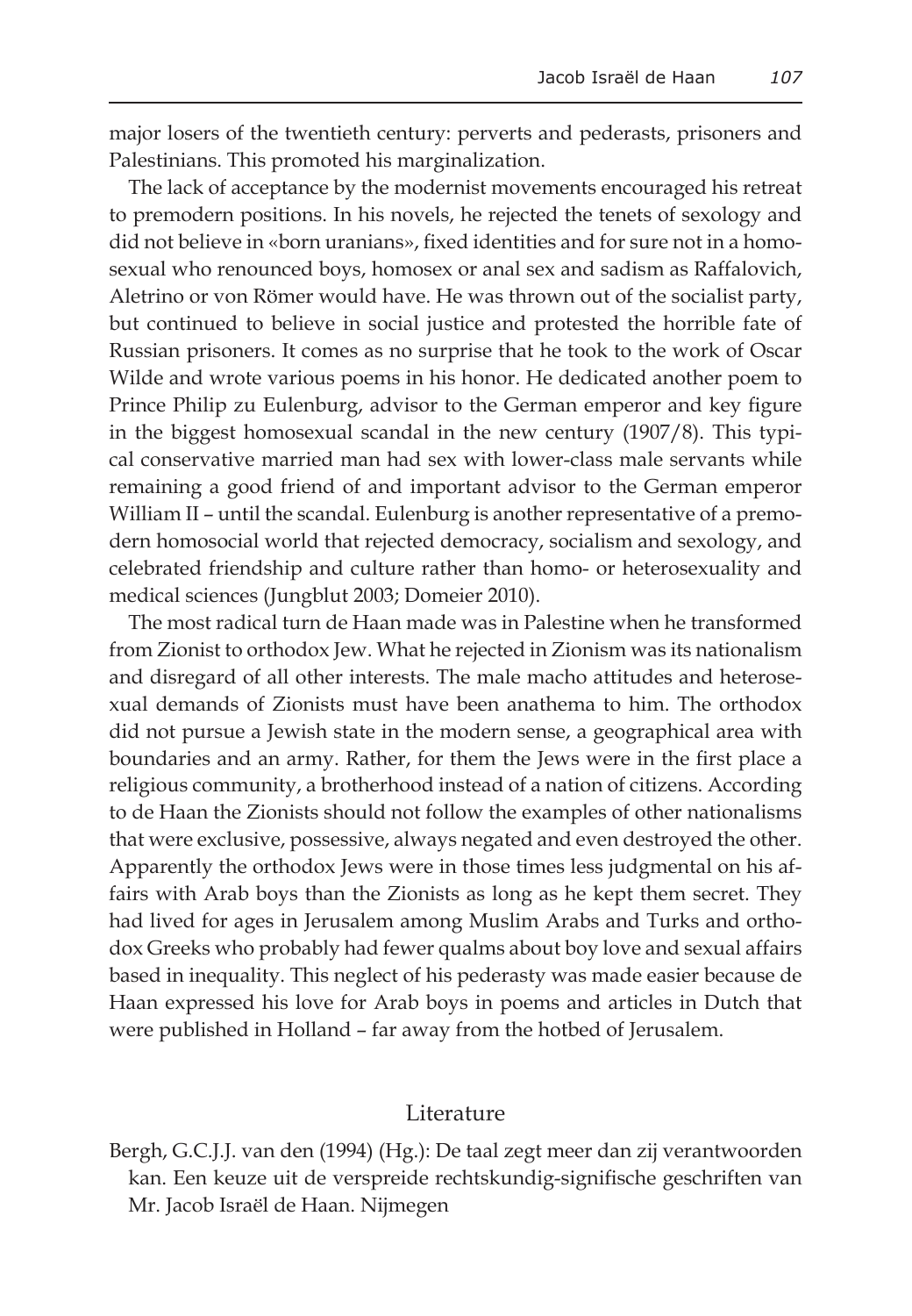- Bruggen, Carry van (1910): De verlatene. Een roman uit het Joodse leven. Amsterdam
- Bruggen, Carry van (1921): Het huisje aan de sloot. Amsterdam
- Bruggen, Carry van (1924): De vier jaargetijden. Amsterdam
- Deyssel, Lodewijk van (aka K.J.L. Alberdingk Thijm) (1889): De kleine republiek. Amsterdam. Reprinted in 1975
- Delvigne, Rob/Ross, Leo (1994): Brieven van en aan Jacob Israël de Haan 1899-1908. Amsterdam
- Delvigne, Rob/Ross, Leo (2002): Een uitmuntend letterkundig kunstenaaar. Opstellen over Jacob Israël de Haan. Assen
- Domeier, Norman (2010): Der Eulenburg-Skandal. Eine politische Kulturgeschichte des Kaiserreichs. Frankfurt/M.
- Eekhoud, Georges (1903/2007): Escal-Vigor. Hamburg
- Fontijn, Jan (1990, 1996): Tweespalt and Trots verbrijzeld, 2 volumes. Amsterdam
- Fontijn, Jan (2015): Onrust. Het leven van Jacob Israël de Haan, 1881-1924. Amsterdam
- Giebels, Ludy (1980-1981): Jacob Israël de Haan in Palestina, in: Studia Rosenthaliana 14: 1, S. 44-78; 15: 1, S. 111-142; 15: 2, S. 188-218
- Giebels, Ludy (1981) (Ed.): Jacob Israël de Haan, correspondent in Palestina 1919-1924. Amsterdam
- Giebels, Ludy (2014): Jacob Israël de Haan in Mandate Palestine, in: Jewish Historical Studies 46, S. 111-124
- Gleicher, Moshe Yehuda (1978): From Amsterdam to Jerusalem. Brooklyn
- Haan, Jacob Israël de (1913): In Russische gevangenissen. Amsterdam
- Haan, Jacob Israël de (1916): Rechtskundige significa en hare toepassing op de begrippen: «aansprakelijk, verantwoordelijk, toerekeningsvatbaar». Amsterdam
- Haan, Jacob Israël de (1952): Verzamelde gedichten, Volume II. Amsterdam
- Haan, Jacob Israël de (1974): Pijpelijntjes. 's Gravenhage (Original 1904)
- Haan, Jacob Israël de (1975): Pathologieën. De ondergangen van Johan van Vere de With. Met een voorrede van Georges Eekhoud. Den Haag (Original 1908)
- Haan, Jacob Israël de (1982): Open brief aan P.L.Tak. De geschiedenis van de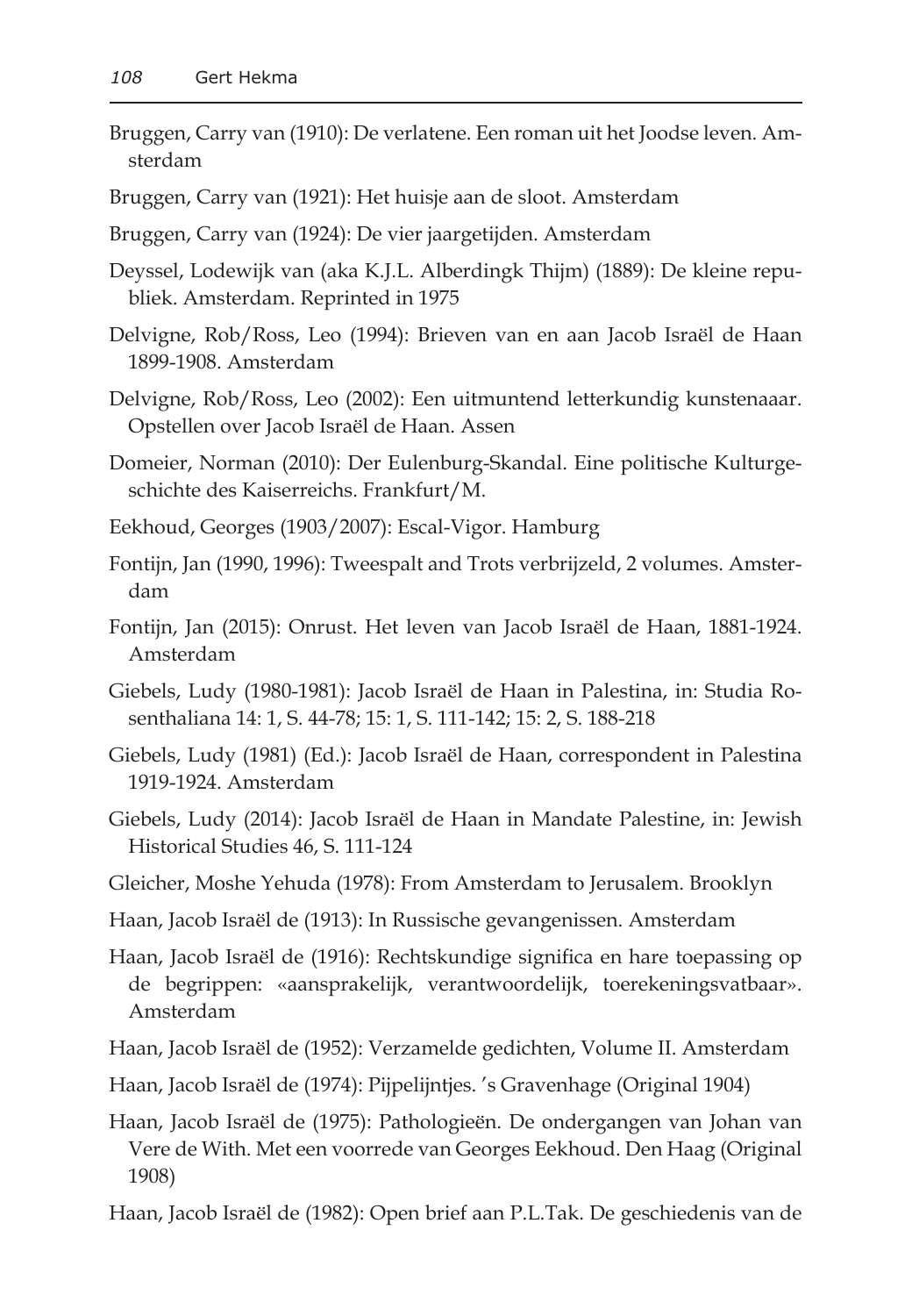Pijpelijntjes-affaire, edited by Rob Delvigne and Leo Ross. Amsterdam

- Haan, Jacob Israël de (1983): Nerveuze vertellingen. Introduced by Rob Delvigne and Leo Ross. Amsterdam
- Hekma, Gert (1987): Homoseksualiteit, een medische reputatie. Amsterdam
- Hekma, Gert (1988): De benoeming van het onnoembare. «Homoseksueel» proza in het eerste kwart van de twintigste eeuw in Nederland, in: Kuyper/ Sliggers 1988, S. 35-60
- Hekma, Gert (2004): Homoseksualiteit van 1730 tot de moderne tijd. Amsterdam
- Hekma, Gert/Matthijsen, Marita/Schrijver, Emile (2009) (Eds.): Een vriend komt thuis. Jacob Israël de Haan. Amsterdam (special issue of Uitgelezen boeken 13/2)
- Hekma, Gert/van der Meer, Theo (2011) (Eds.): Bewaar me voor de waanzin van het recht. Amsterdam
- Joosse, Kees (1986): Arnold Aletrino. Pessimist met perspectief. Amsterdam
- Jungblut, Peter (2003): Famose Kerle. Eulenburg. Eine wilhelminische Affäre. Hamburg
- Krafft-Ebing, Richard von (1886): Psychopathia Sexualis. Eine klinisch-forensische Studie. Stuttgart
- Kuyper, F.W./Sliggers, B.C. (1988) (Eds.): Liber amicorum A.G. van der Steur. Haarlem
- Lautmann, Rüdiger (1992): Das Verbrechen der widernatürlichen Unzucht, in: Lautmann/Taeger 1992, S. 141-186
- Lautmann, Rüdiger/Taeger, Angela (1992) (Eds.): Männerliebe im alten Deutschland. Berlin 1992
- Lieshout, Maurice van (1995): Dutch and Flemish Literature, in: Summers (1995), S. 211-216
- Lieshout, Maurice van (2009): Lucien von Römer (1873-1965), in: Sigusch/ Grau (2009), S. 602-604
- Lucien, Mirande (1999): Eekhoud le rauque. Villeneuve d'Ascq
- Meijer, Jaap (1965): De zoon van een gazzen. Het leven van Jacob Israël de Haan (1881-1924). Amsterdam
- Meyers, Jeffrey (1977): Homosexuality and Literature 1890-1930. London
- Oosterhuis, Harry (2000): Stepchildren of Nature. Krafft-Ebing, Psychiatry,